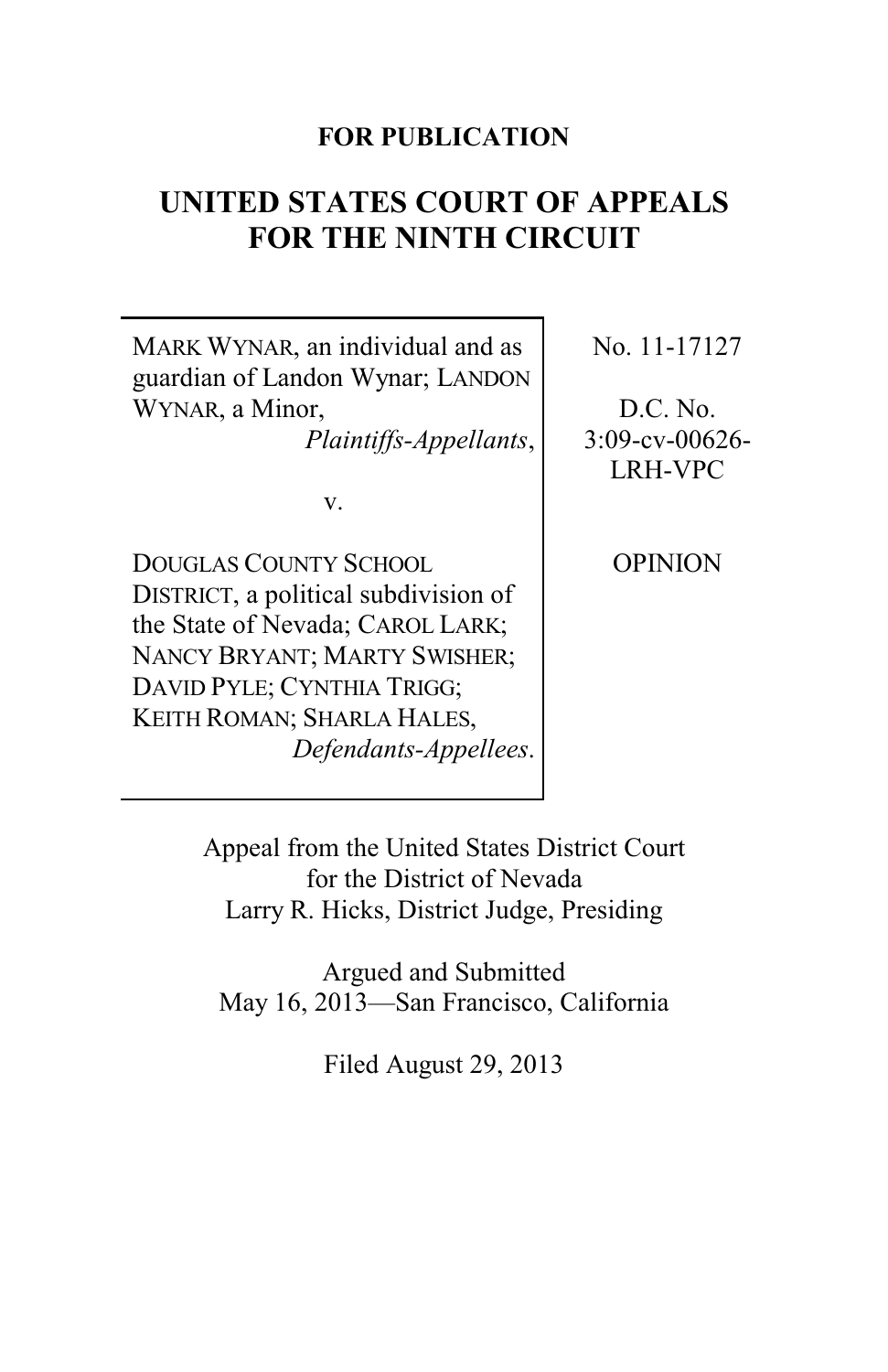Before: M. Margaret McKeown and Paul J. Watford, Circuit Judges, and Thomas S. Zilly, Senior District Judge.**\***

Opinion by Judge McKeown

## **SUMMARY\*\***

## **Civil Rights**

The panel affirmed the district court's summary judgment in an action brought under 42 U.S.C. § 1983 by a high school student and his father after the student was temporarily expelled for sending violent and threatening instant messages from his home to his friends about planning a school shooting.

The panel held that the messages, which threatened the safety of the school and its students, both interfered with the rights of other students and made it reasonable for school officials to forecast a substantial disruption of school activities. The panel held that when faced with an identifiable threat of school violence, schools may take disciplinary action in response to off-campus speech that meets the requirements of *Tinker v. Des Moines Indep. Cmty. Sch. Dist.*, 393 U.S. 503, 506 (1969)*.* Under the circumstances, the

**<sup>\*</sup>** The Honorable Thomas S. Zilly, Senior District Judge for the U.S. District Court for the Western District of Washington, sitting by designation.

This summary constitutes no part of the opinion of the court. It has been prepared by court staff for the convenience of the reader.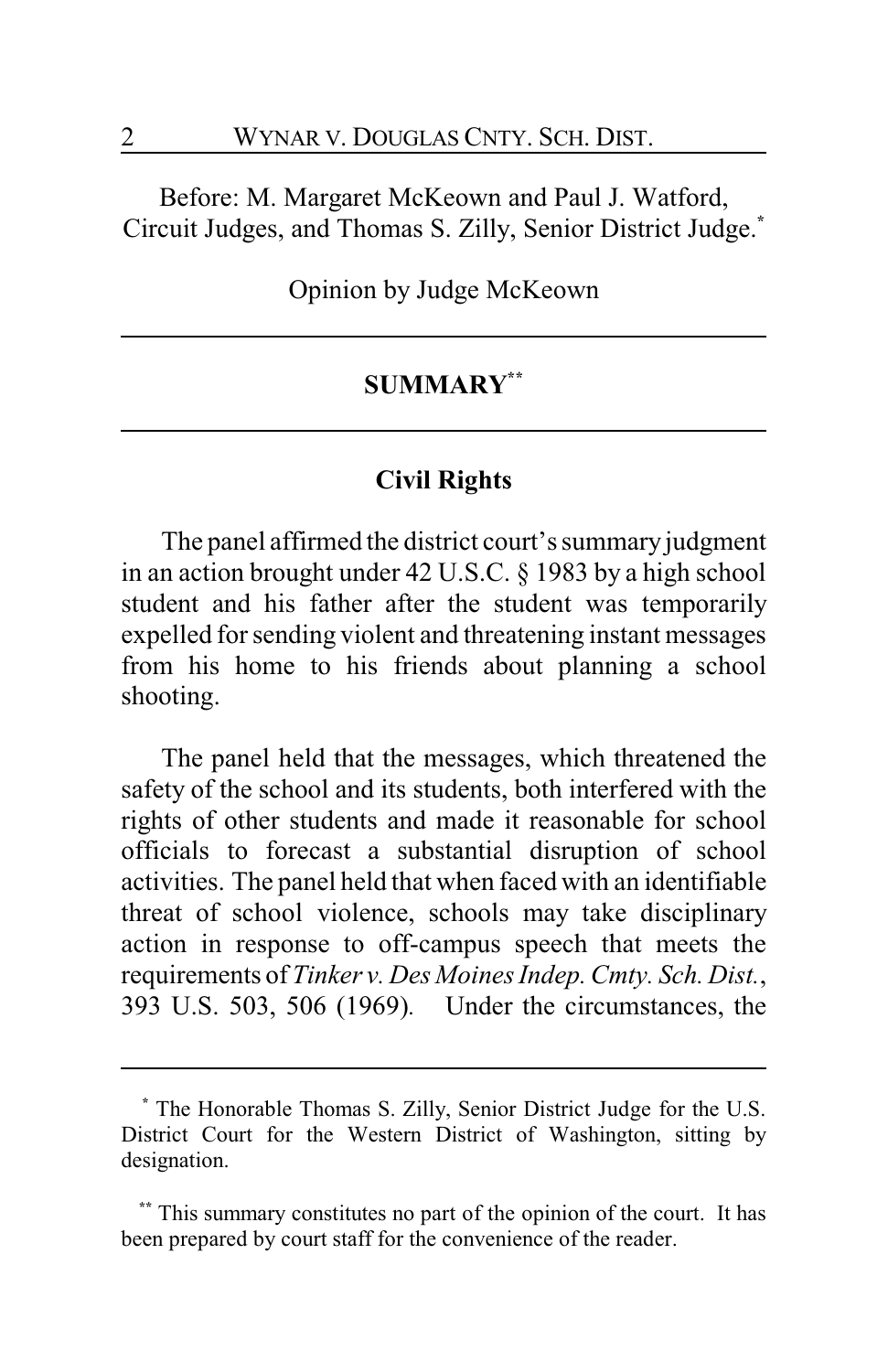panel concluded that the school district did not violate the student's rights to freedom of expression or due process.

## **COUNSEL**

Jeffrey S. Blanck (argued), Reno, Nevada, for Plaintiffs-Appellants.

Ann M. Alexander (argued), Erickson, Thorpe & Swainston, Ltd., Reno, Nevada, for Defendants-Appellees.

## **OPINION**

McKEOWN, Circuit Judge:

With the advent of the Internet and in the wake of school shootings at Columbine, Santee, Newtown and many others, school administrators face the daunting task of evaluating potential threats of violence and keeping their students safe without impinging on their constitutional rights. It is a feat like tightrope balancing, where an error in judgment can lead to a tragic result. Courts have long dealt with the tension between students' First Amendment rights and "the special characteristics of the school environment." *Hazelwood Sch. Dist. v. Kuhlmeier*, 484 U.S. 260, 266 (1988). But the challenge for administrators is made all the more difficult because, outside of the official school environment, students are instant messaging, texting, emailing, Twittering, Tumblring, and otherwise communicating electronically, sometimes about subjects that threaten the safety of the school environment. At the same time, school officials must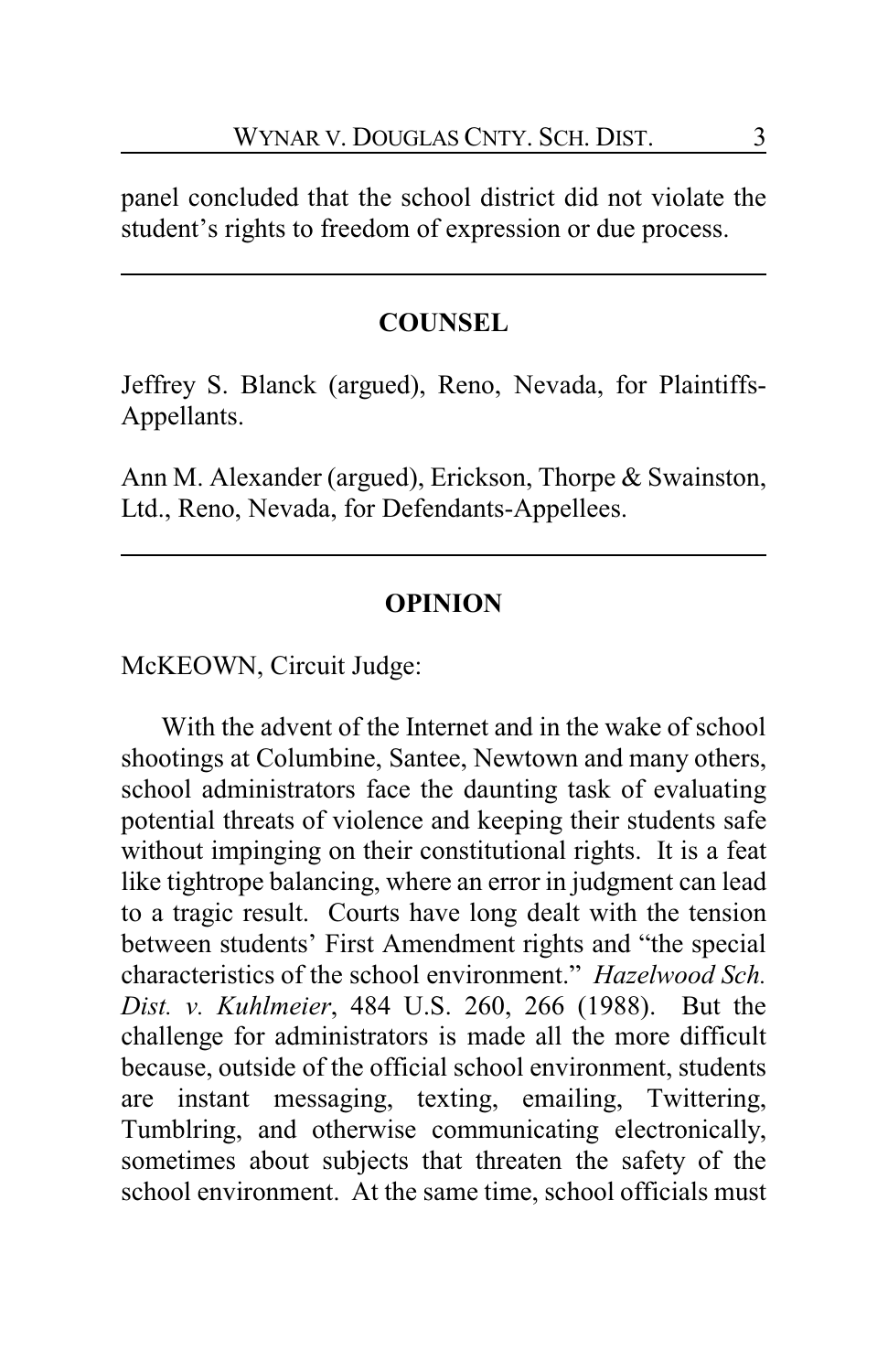take care not to overreact and to take into account the creative juices and often startling writings of the students.

In this case, Landon Wynar,**<sup>1</sup>** a student at Douglas High School, engaged in a string of increasingly violent and threatening instant messages sent from home to his friends bragging about his weapons, threatening to shoot specific classmates, intimating that he would "take out" other people at a school shooting on a specific date, and invoking the image of the Virginia Tech massacre. His friends were alarmed and notified school authorities, who temporarily expelled Landon based in large part on these instant messages. We affirm the district court's grant of summary judgment to the school district. The messages presented a real risk of significant disruption to school activities and interfered with the rights of other students. Under the circumstances, the school district did not violate Landon's rights to freedom of expression or due process.

#### **BACKGROUND**

When the events at issue occurred, Landon was a sophomore at Douglas High School. He collected weapons and ammunition and reported owning various rifles, including a Russian semi-automatic rifle and a .22 caliber rifle.

Landon communicated regularlywith friends from school by exchanging instant messages through the website MySpace. MySpace is a social networking website that

<sup>&</sup>lt;sup>1</sup> The parties' briefs refer to Landon as "LW," but the appeal was filed in Landon's full name, and Landon's attorney confirmed at oral argument that his name was not under seal and had been made public. Landon is no longer a minor.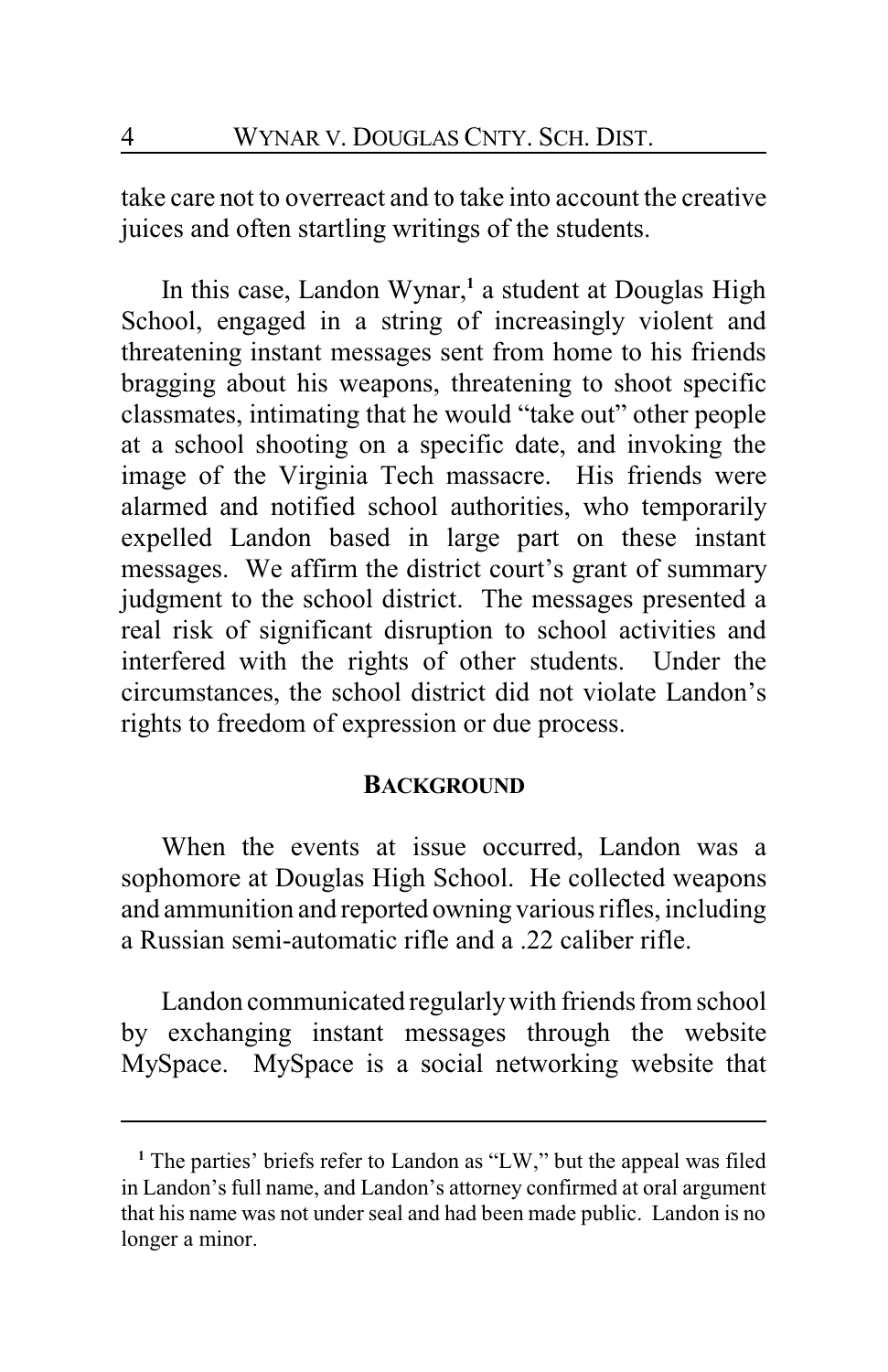allows its members to set up online "profiles" and communicate via email, instant messages, and blogs. *Layshock v. Hermitage Sch. Dist.*, 650 F.3d 205, 208 & n.2 (3d Cir. 2011) (en banc). Instant messages enable "users to engage in real-time dialogue 'by typing messages to one another that appear almost immediately on the others' computer screens.'" *United States v. Meek*, 366 F.3d 705, 709 n.1 (9th Cir. 2004) (quoting *Reno v. ACLU*, 521 U.S. 844, 851–52 (1997)).

Among other things, Landon wrote frequently about weapons, going shooting, and World War II (often mentioning Hitler, whom he once referred to as "our hero"). His messages also expressed social insecurity, stating, for example, "[my parents] also don't like me just like everyone at school," and "its ignore landon day everyday." **<sup>2</sup>** Some months into his sophomore year, Landon's MySpace messages became increasingly violent and disturbing. They included the following statements, all centered around a school shooting to take place on April 20 (the date of Hitler's birth and the Columbine massacre and within days of the anniversary of the Virginia Tech massacre):

• "its pretty simple / I have a sweet gun / my neighbor is giving me 500 rounds / dhs is gay / I've watched these kinds of movies so I know how NOT to go wrong / I just cant decide who will be on my hit list / and thats totally deminted and it scares even my self"

**<sup>2</sup>** All typographical errors in the messages quoted throughout are in the original messages.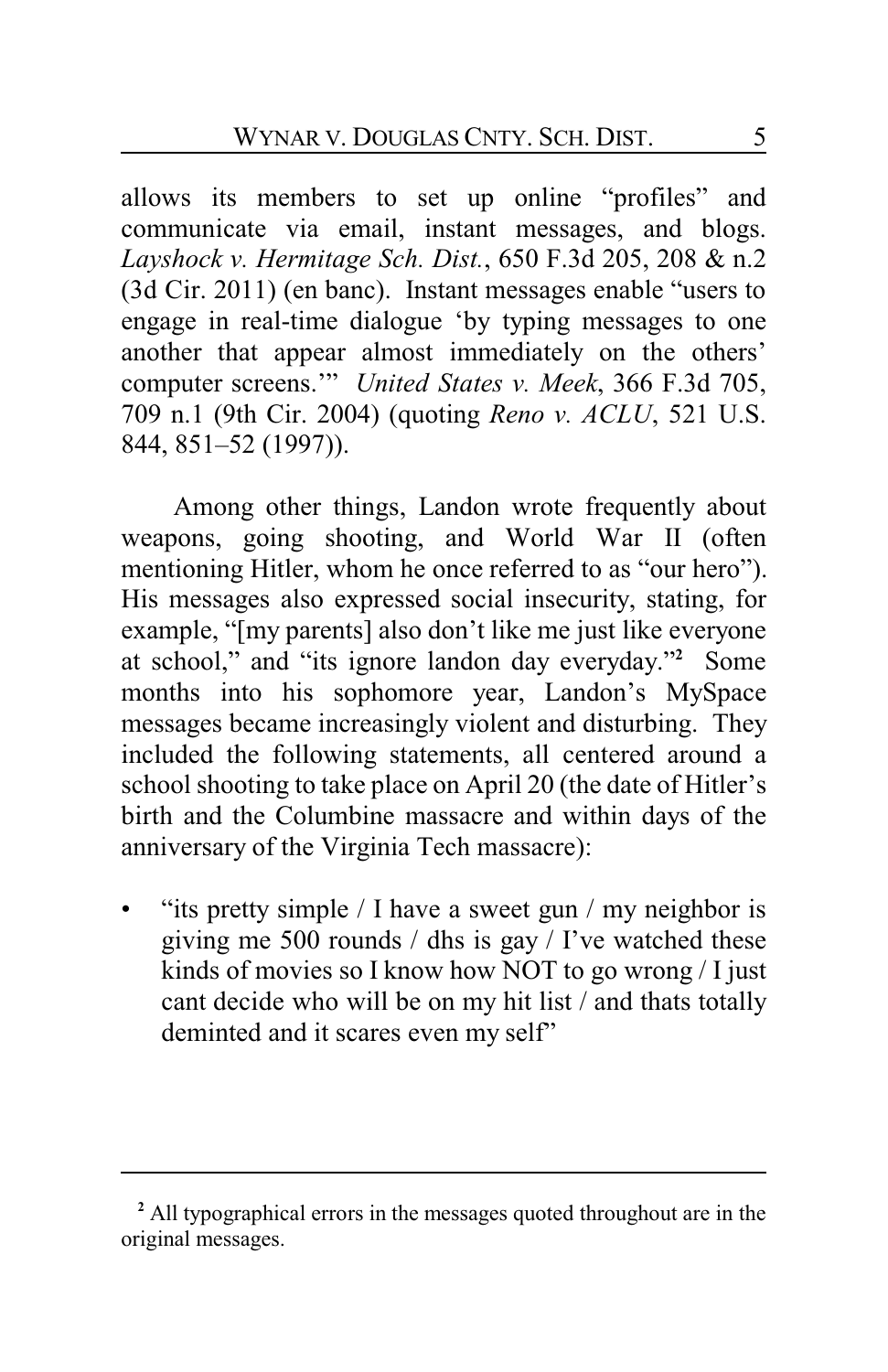## 6 WYNAR V. DOUGLAS CNTY. SCH. DIST.

- "I havent decided which  $4/20$  I will be doing it on  $/$  by next year, I might have a better gun to use such as an MI cabine w/ a 30 rd clip. . . .or 5 clips. . . .10?"
- "and ill probably only kill the people I hate?who hate me / then a few random to get the record"
- [in response to a statement that he would "kill everyone"] "no, just the blacks / and mexicans / halfbreeds / athiests / french / gays / liberals / david"
- [referring to a classmate] "no im shooting her boobs off / then paul (hell take a 50rd clip) / then I reload and take out everybody else on the list / hmm paul should be last that way I can get more people before they run away. . ."
- "she only reads my mesages and sometimes doesnt even do that.  $\frac{1}{2}$  shes #1 on 4/20"
- "ya Ithought about ripping someones throat out with one. / wow these r weird thoughts. . . / then raping some chicks dead bodies to? no. maybe. idk."
- "that stupid kid from vtech. he didnt do shit and got a record. I bet I could get 50+ people / and not one bullet would be wasted."
- "I wish then I could kill more people / but I have to make due with what I got. / 1 sks & 150 rds / 1 semi-auto shot gun w/sawed off barrle / 1 pistle"

Although Landon's friends apparently joked with him at times about school violence, the tenor of these escalating comments alarmed them, and they corresponded with each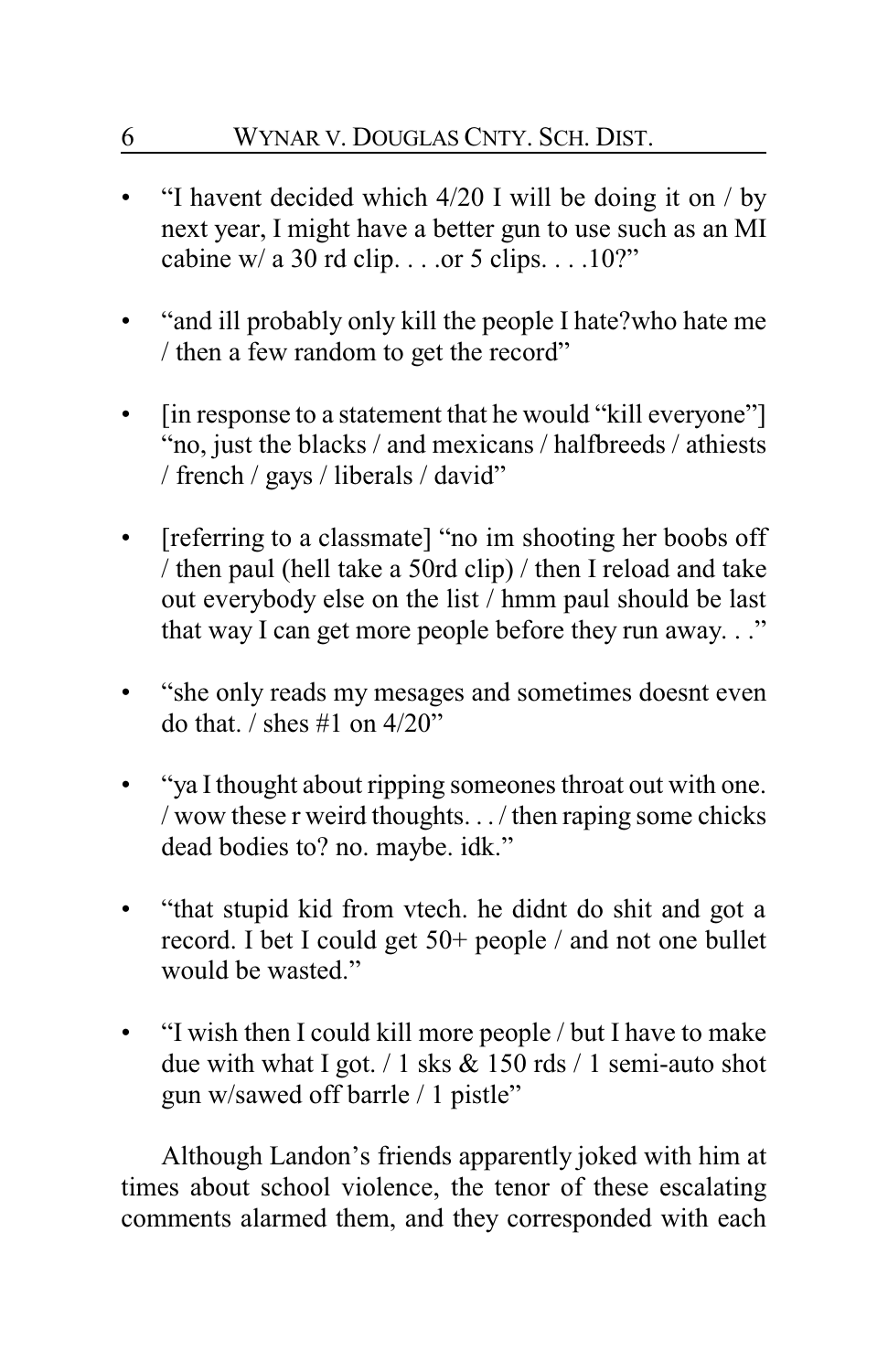other to decide what to do. One boy forwarded Landon's messages to a friend, who responded, "thats [f . . .] crazy / landon and I have and messages like that too / he told me he was going to rape [redacted] / then kill her / then go on a school shotting / maybe we should be worried." After seeing the messages, a third boy wrote, "Jesus Christ dude!!! / this is some really serious shit!!! / wat do we do? / I mean that is really really sico shit and this is not something to be taking lightly seriously." The first two boys decided to speak with one of their coaches and "ask them how to deal with him / like how not to make him tick and go on a rampage."

The boys went to a football coach whom they trusted and then, together with the coach, they talked to the school principal about their concerns. They told the principal that they had information about a possible school shooting. After two police deputies interviewed the boys and saw the MySpace printouts, they questioned Landon in the principal's office.

After the police took Landon into custody, school administrators met with him and asked if he wanted his parents to be present for their discussion. Landon said that he did not. They asked Landon about the MySpace messages, which he admitted writing but claimed were a joke. After providing a signed, written statement, Landon was suspended for 10 days.

The school board charged Landon with violating Nev. Rev. Stat. § 392.4655, among other things, and convened a formal hearing. Section 392.4655(1)(a) provides that a student will be deemed a habitual discipline problem if there is written evidence that the student threatened or extorted another pupil, teacher, or school employee. Under Nev. Rev.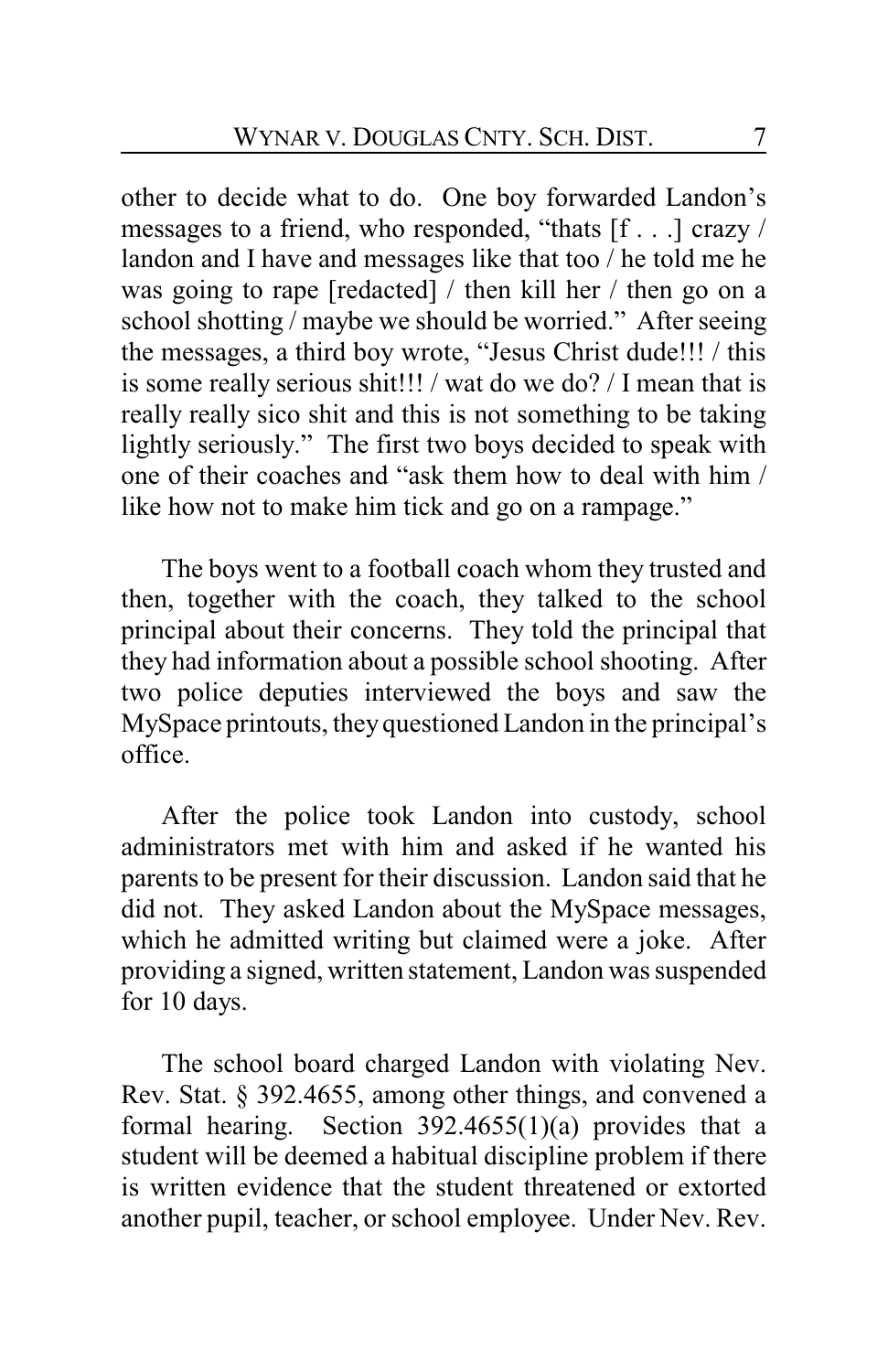Stat. § 392.466(3), a student who is deemed a habitual disciplinary problem must be suspended or expelled for at least a semester. At the school board hearing, Landon was represented by an attorney. He had the opportunity to call witnesses and present evidence, which he chose not to do, and to cross-examine the school's witnesses. Landon testified at the hearing. The board held that he violated § 392.4655 and expelled him for 90 days.

Landon and his father, acting as guardian, sued the school district, school administrators, and school district officials and trustees (collectively, "Douglas County")**<sup>3</sup>** for violations of Landon's constitutional rights under 42 U.S.C. § 1983, as well as for negligence and negligent infliction of emotional distress.**<sup>4</sup>** The district court denied Landon's motion for summary judgment and granted Douglas County's motion for summary judgment. The material facts are not in dispute.

#### **ANALYSIS**

#### **I. FIRST AMENDMENT CLAIM**

The Supreme Court has not yet addressed the applicability of its school speech cases to speech originating off campus, such as Landon's MySpace messages, which were written from home. Although the Court's prior cases are instructive,

<sup>&</sup>lt;sup>3</sup> In the amended answer to the complaint, Douglas County raised a number ofimmunities as affirmative defenses. However, the district court did not address these, and Douglas County does not raise them here.

**<sup>4</sup>** Landon does not appeal from the district court's grant of summary judgment on his negligence and negligent infliction of emotional distress claims.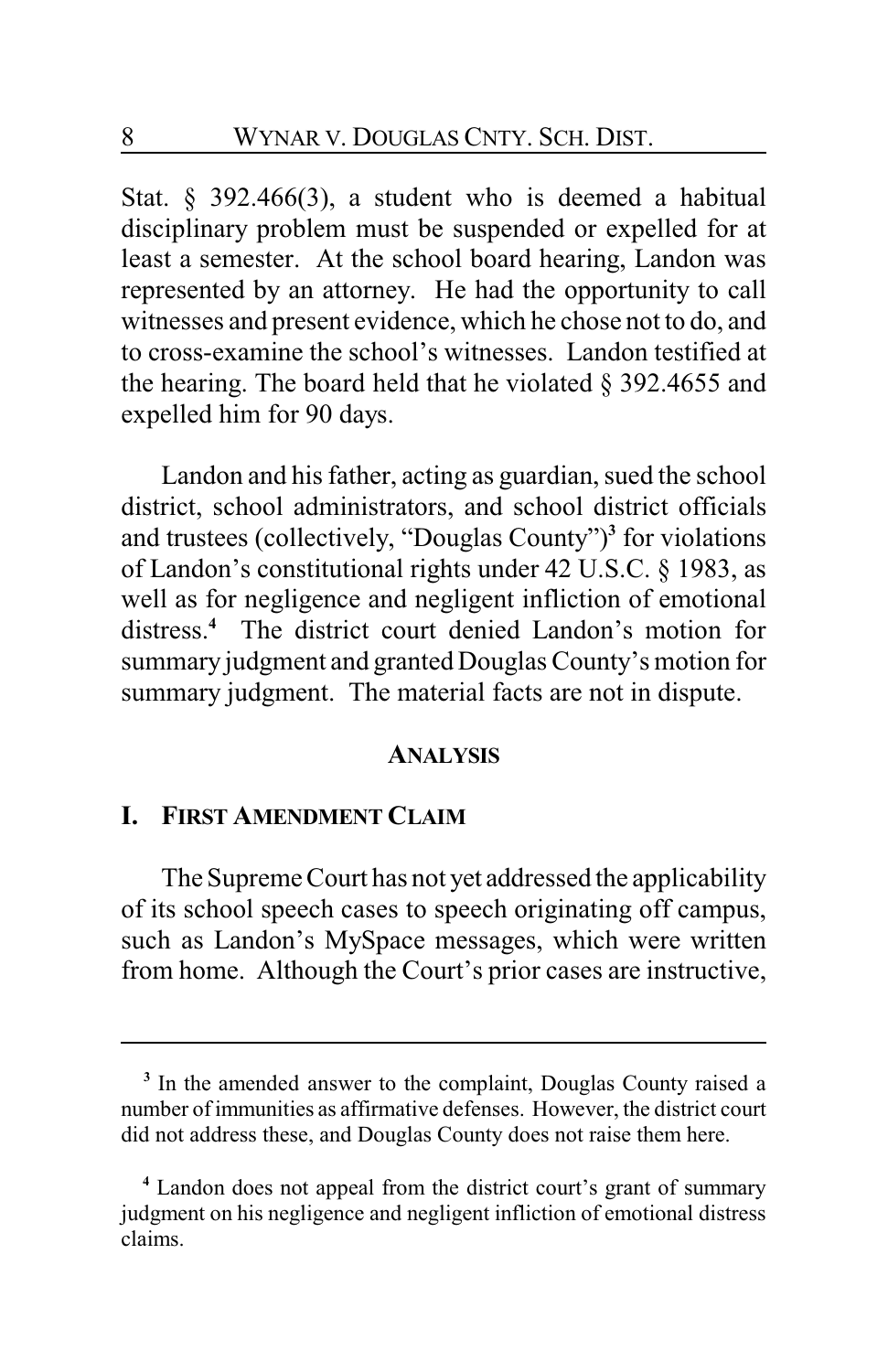we also look to our circuit precedent and to our sister circuits for guidance. We hold that Douglas County did not violate Landon's First Amendment rights. Landon's messages, which threatened the safety of the school and its students, both interfered with the rights of other students and made it reasonable for school officials to forecast a substantial disruption of school activities.

#### **A. FRAMEWORK FOR ANALYSIS**

The Supreme Court's school speech jurisprudence echoes a common theme: although public school students do not "shed their constitutional rights to freedom of speech or expression at the schoolhouse gate," *Tinker v. Des Moines Indep. Cmty. Sch. Dist.*, 393 U.S. 503, 506 (1969), "the constitutional rights of students in public school are not automatically coextensive with the rights of adults in other settings," *Bethel Sch. Dist. No. 403 v. Fraser*, 478 U.S. 675, 682 (1986). The Court has decided four lead student speech cases: *Tinker*; *Fraser*; *Hazelwood Sch. Dist.*, 484 U.S. 260; and *Morse v. Frederick*, 551 U.S. 393 (2007). Each governs a different area of student speech: "(1) vulgar, lewd, obscene, and plainly offensive speech" is governed by *Fraser*; "(2) school-sponsored speech" is governed by *Hazelwood*, and "(3) speech that falls into neither of these categories" is governed by *Tinker*. *Chandler v. McMinnville Sch. Dist.*, 978 F.2d 524, 529 (9th Cir. 1992). In *Morse*, the Court dealt with a fourth, and somewhat unique, category—speech promoting illegal drug use. 551 U.S. at 403. All four cases involved speech that took place at school or at a schoolsanctioned event. Beyond those contexts, the Court has noted only that "[t]here is some uncertainty at the outer boundaries as to when courts should apply school speech precedents." *Morse*, 551 U.S. at 401.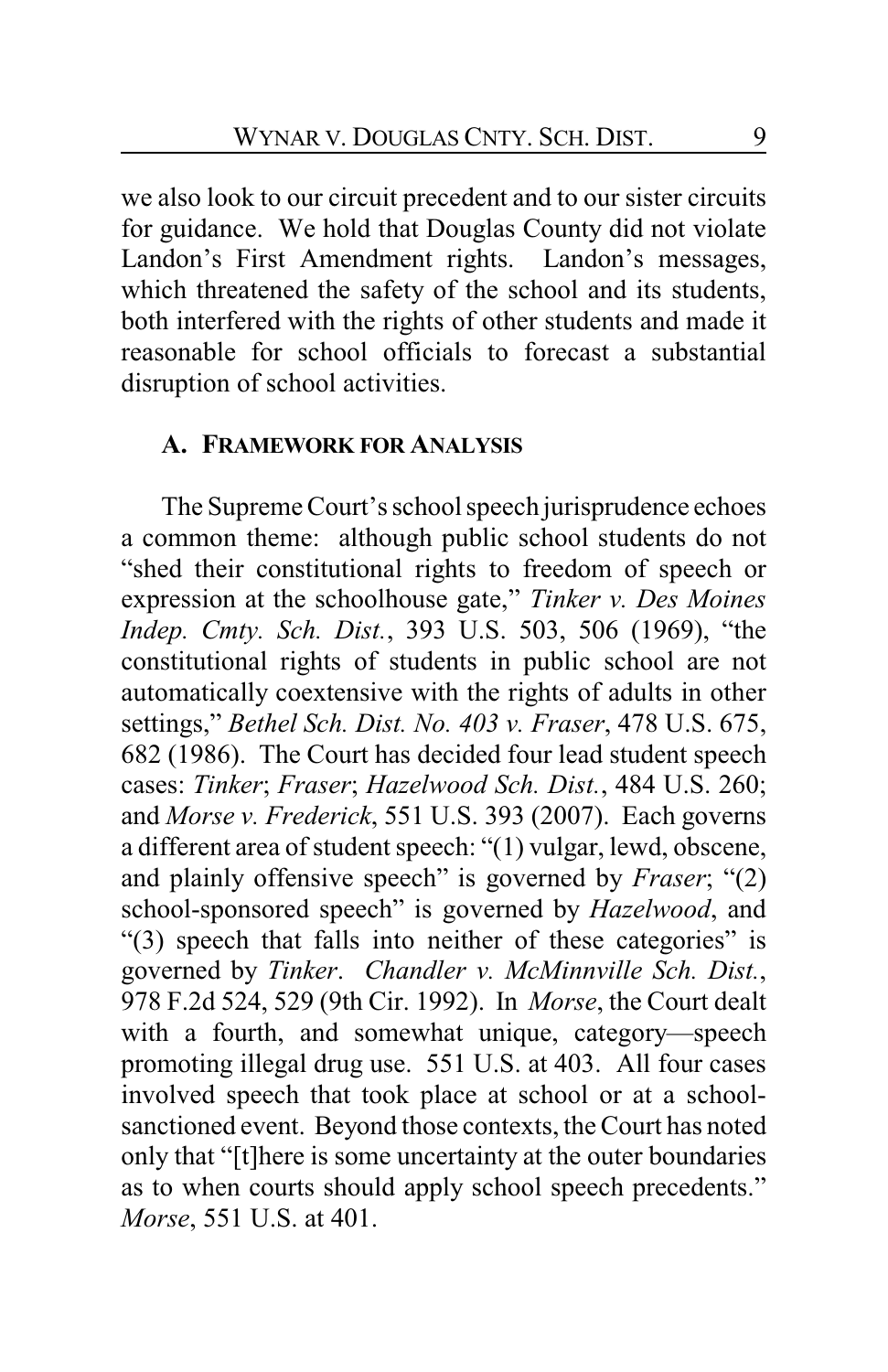In *LaVine v. Blaine School District*, our circuit's most analogous precedent, we held that a school did not violate the First Amendment rights of a student who was expelled on a temporary, emergency basis because of a first-person poem he wrote at home about a school shooting and suicide and later showed to his English teacher during class. 257 F.3d 981, 988 (9th Cir. 2001). Because the poem was neither lewd nor school-sponsored, we applied the *Tinker* test to the school's actions. *Id.* at 989. Under *Tinker*, schools may prohibit speech that "might reasonably [lead] school authorities to forecast substantial disruption of or material interference with school activities" or that collides "with the rights of other students to be secure and to be let alone." *Tinker*, 393 U.S. at 508, 514. Looking to the totality of the circumstances, *LaVine* concluded that the school could have reasonably "forecast substantial disruption of or material interference with school activities—specifically, that [the student] was intending to inflict injury upon himself or others." *LaVine*, 257 F.3d at 990. Against "the backdrop of actual school shootings," we considered that the student was involved in a domestic dispute, had recently broken up with his girlfriend and was reportedly stalking her, and had had disciplinary problems in the past. *Id.* at 989–90. "[M]aybe most important[] . . . was the poem itself." *Id.* at 990. "At its extreme it can be interpreted as a portent of future violence," and "[e]ven in its most mild interpretation, the poem appears to be a 'cry for help.'" *Id.*

Although we did not explicitly address the poem's offcampus origination, courts have nevertheless cited *LaVine* as an example of a case applying the *Tinker* test to off-campus student speech. *See, e.g.*, *Porter v. Ascension Parish Sch. Bd.*, 393 F.3d 608, 615 n.22 (5th Cir. 2004) (listing *LaVine* as one of the cases in which courts have "[r]efus[ed] to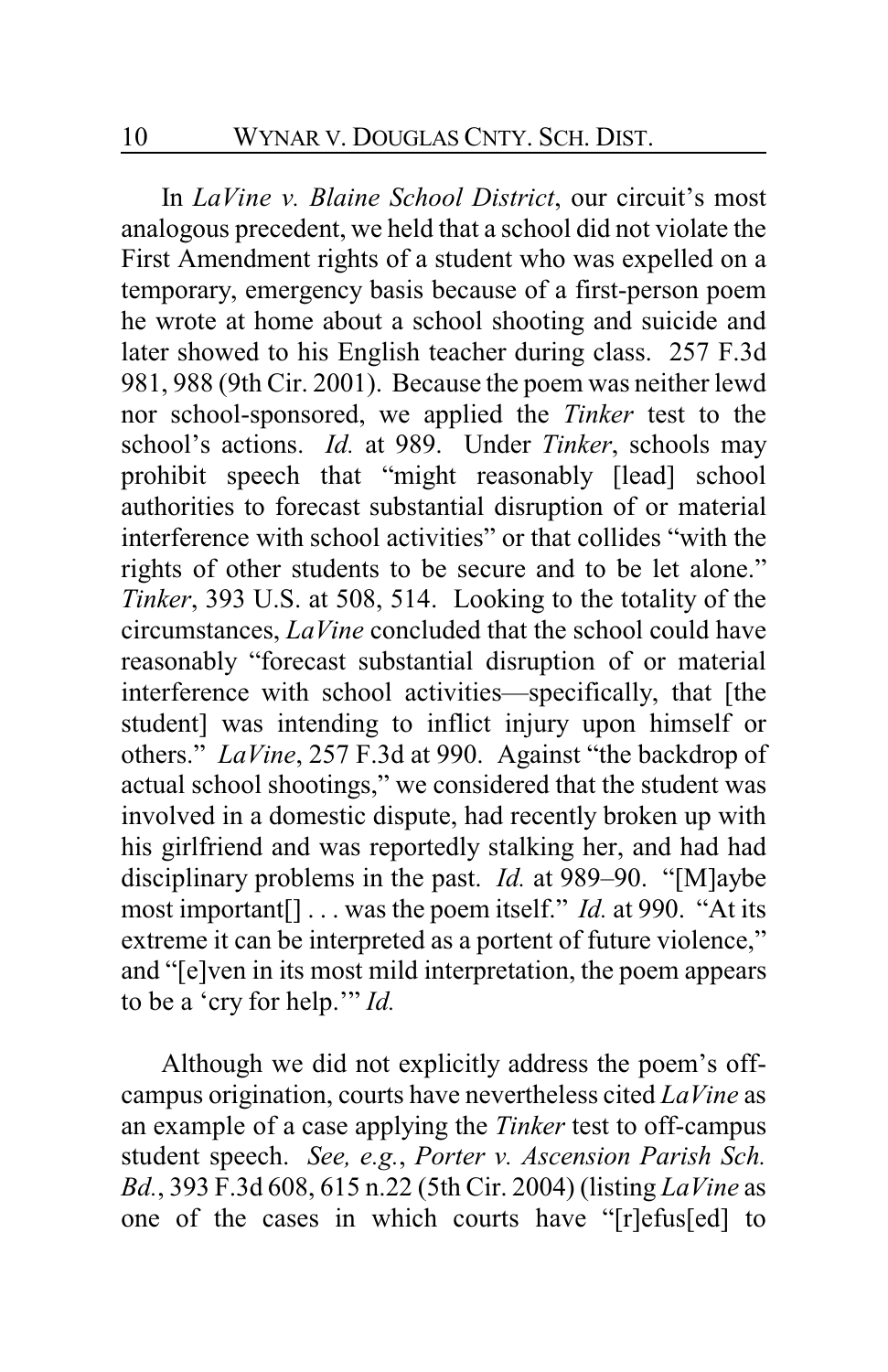differentiate between student speech taking place on-campus and speech taking place off-campus"); *J.C. ex rel. R.C. v. Beverly Hills Unified Sch. Dist.*, 711 F. Supp. 2d 1094, 1108 (C.D. Cal. 2010) (stating that "under the majority rule, and the rule established by the Ninth Circuit in *LaVine*, the geographic origin of the speech is not material").

We do not view *LaVine* as taking the position staked out for it by these other courts. *LaVine* definitely did not say that the geographic origin of speech doesn't matter, nor did it say that an individual's free speech rights are diminished simply by virtue of being a student. Rather, it dealt with speech created off campus but brought to the school by the speaker. This is not a minor distinction. Our case presents another variation—off-campus communication among students involving a safety threat to the school environment and brought to the school's attention by a fellow student, not the speaker. As explained below, the location of the speech can make a difference, but that does not mean that all off-campus speech is beyond the reach of school officials.

A number of our sister circuits have wrestled with the question of *Tinker*'s reach beyond the schoolyard. The Second, Fourth, and Eighth Circuits have concluded that *Tinker* applies to certain off-campus speech. *See, e.g.*, *Doninger v. Niehoff*, 527 F.3d 41 (2d Cir. 2008) (student disqualified from running for class secretary after posting a vulgar and misleading message about the supposed cancellation of an upcoming school event on a web log ("blog") from home); *Kowalski v. Berkeley County Schs.*, 652 F.3d 565 (4th Cir. 2011) (student suspended for creating and posting to a MySpace webpage that was largely dedicated to ridiculing a fellow student); *S.J.W. v. Lee's Summit R-7 Sch. Dist.*, 696 F.3d 771 (8th Cir. 2012) (students suspended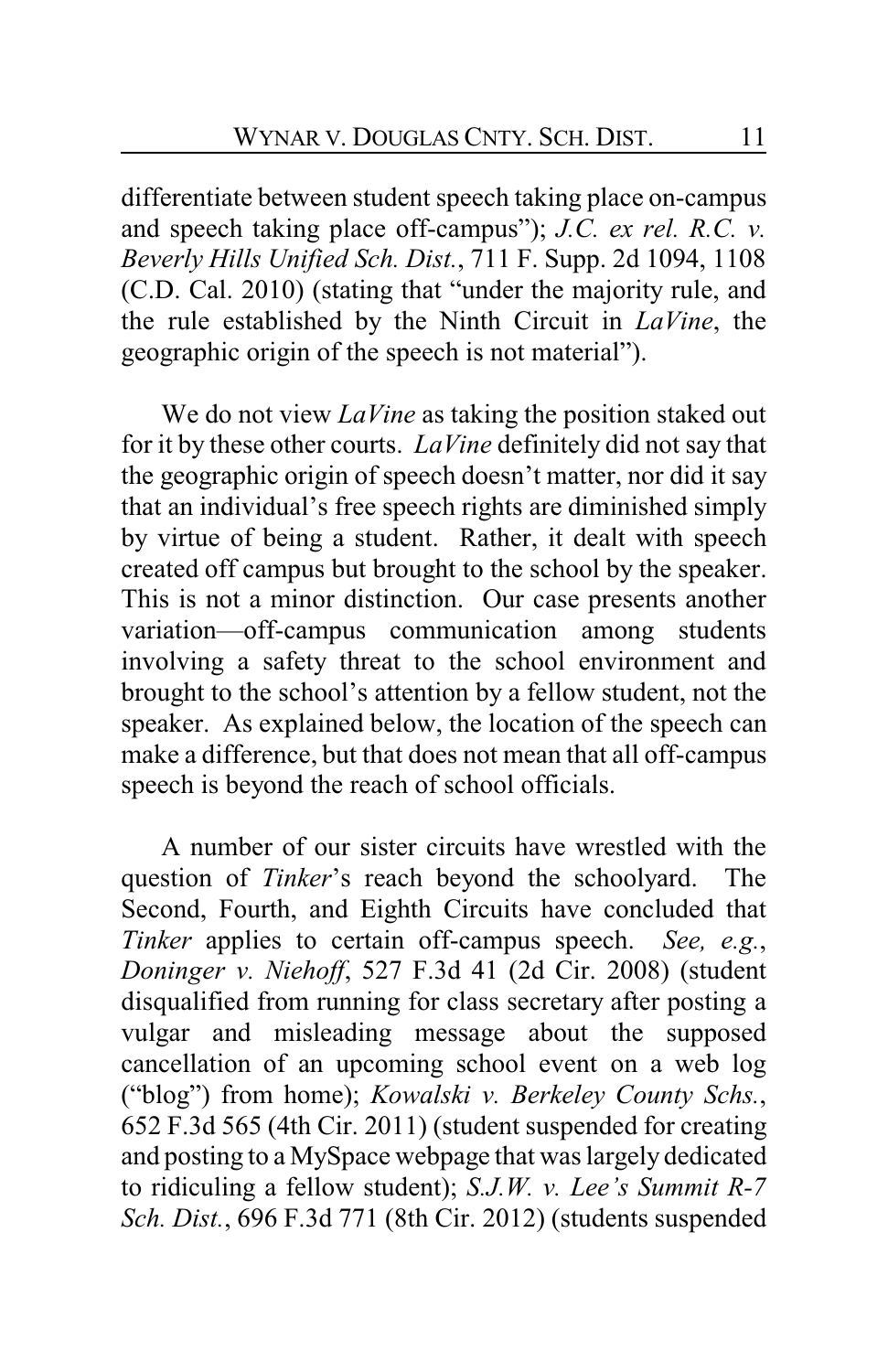for creating website with offensive and racist comments discussing fights at their school and mocking black students, as well as sexually explicit and degrading comments about particular female classmates). These circuits have imposed some additional threshold test before applying *Tinker* to speech that originates off campus. For example, the Fourth Circuit requires that the speech have a sufficient "nexus" to the school, *Kowalski*, 652 F.3d at 573, while the Eighth Circuit requires that it be "reasonably foreseeable that the speech will reach the school community." *S.J.W.*, 696 F.3d at 777. The Second Circuit has not decided "whether it must be shown that it was reasonably foreseeable that [the speech] would reach the school property or whether the undisputed fact that it did reach the school pretermits any inquiry as to this aspect of reasonable foreseeability." *Wisniewski v. Bd. of Educ. of the Weedsport Cent. Sch. Dist.*, 494 F.3d 34, 39 (2d Cir. 2007). But at least where it is reasonably foreseeable that off-campus speech meeting the *Tinker* test will wind up at school, the Second Circuit has permitted schools to impose discipline based on the speech. *Doninger*, 527 F.3d at 48.

The Third and Fifth Circuits have left open the question whether *Tinker* applies to off-campus speech. In *J.S. ex rel. Snyder v. Blue Mountain Sch. Dist.*, 650 F.3d 915, 926, 930 (3d Cir. 2011) (en banc), the Third Circuit "assume[d], without deciding, that *Tinker* applie[d]" to a student's creation of a parody MySpace profile mocking the school principal, but held that it was not reasonably foreseeable that the speech would create a substantial disruption.**<sup>5</sup>** In a

**<sup>5</sup>** In another Third Circuit en banc case decided the same day as *Blue Mountain*, and also involving a principal parody profile, the school district did "not dispute the district court's finding that its punishment of [the student] was not appropriate under *Tinker*." *Layshock v. Hermitage Sch.*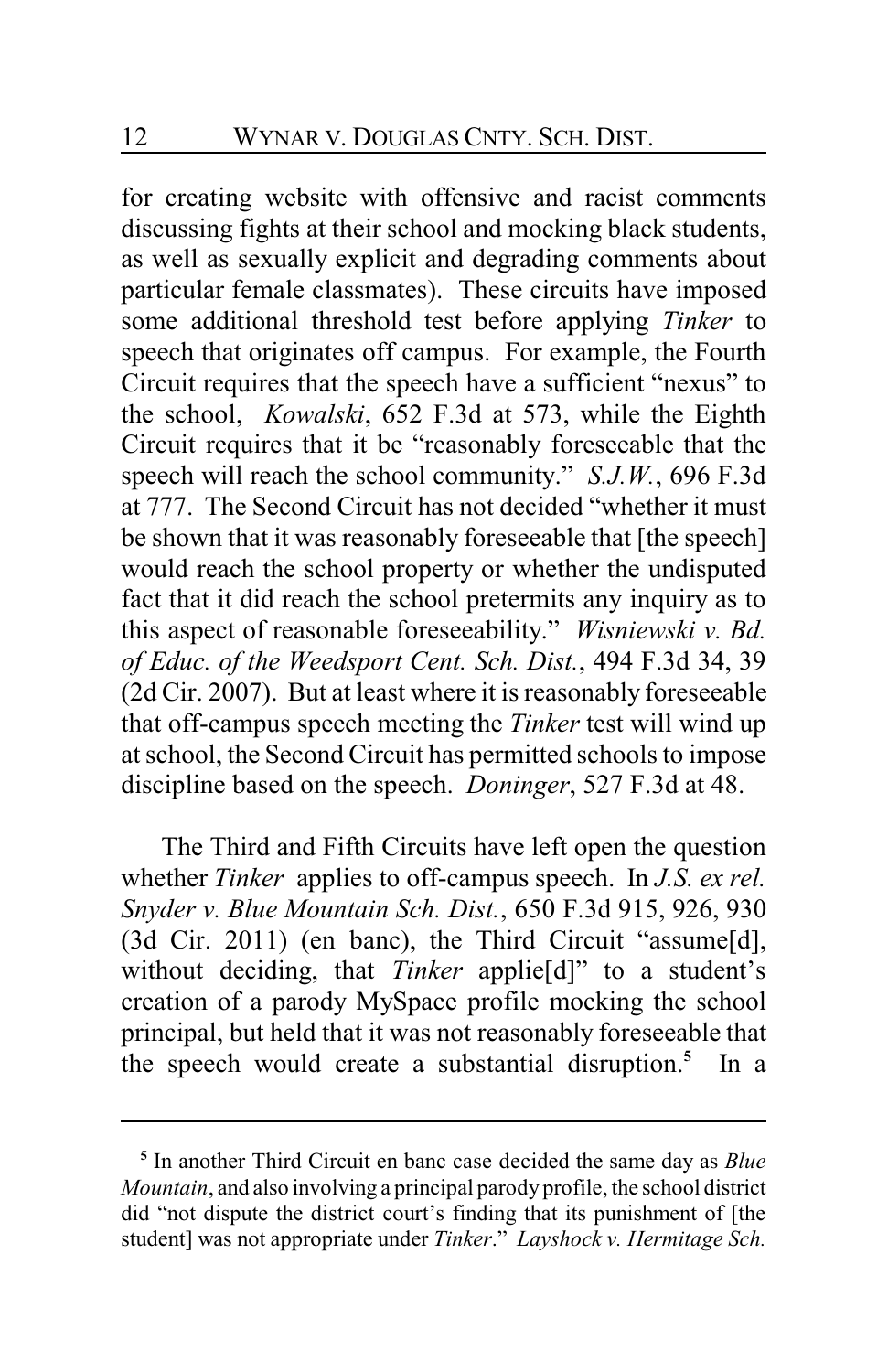separate concurrence, five judges expressed their position that *Tinker* does not apply to off-campus speech and that "the First Amendment protects students engaging in off-campus speech to the same extent it protects speech by citizens in the community at large." *Id.* at 936 (Smith, C.J., concurring). The Fifth Circuit similarly left the question open in *Porter*, 393 F.3d at 615–16 n.22 (noting the "difficulties posed by state regulation of student speech that takes place off-campus and is later brought on-campus"). In that case, the student's speech was not even "directed at the campus." *Id.* at 615.

One of the difficulties with the student speech cases is an effort to divine and impose a global standard for a myriad of circumstances involving off-campus speech. A student's profanity-laced parody of a principal is hardly the same as a threat of a school shooting, and we are reluctant to try and craft a one-size fits all approach. We do not need to consider at this time whether *Tinker* applies to all off-campus speech such as principal parody profiles or websites dedicated to disparaging or bullying fellow students. These cases present challenges of their own that we will no doubt confront down the road. Nor do we need to decide whether to incorporate or adopt the threshold tests from our sister circuits, as any of these tests could be easily satisfied in this circumstance. Given the subject and addressees of Landon's messages, it is hard to imagine how their nexus to the school could have been more direct; for the same reasons, it should have been reasonably foreseeable to Landon that his messages would reach campus. Indeed, the alarming nature of the messages

*Dist.*, 650 F.3d 205, 216 (3d Cir. 2011) (en banc). The school district relied instead on *Fraser*. *Id.* But the court went on to note that *Fraser* didn't allow the school "to punish [the student] for expressive conduct which occurred outside of the school context." *Id.* at 219.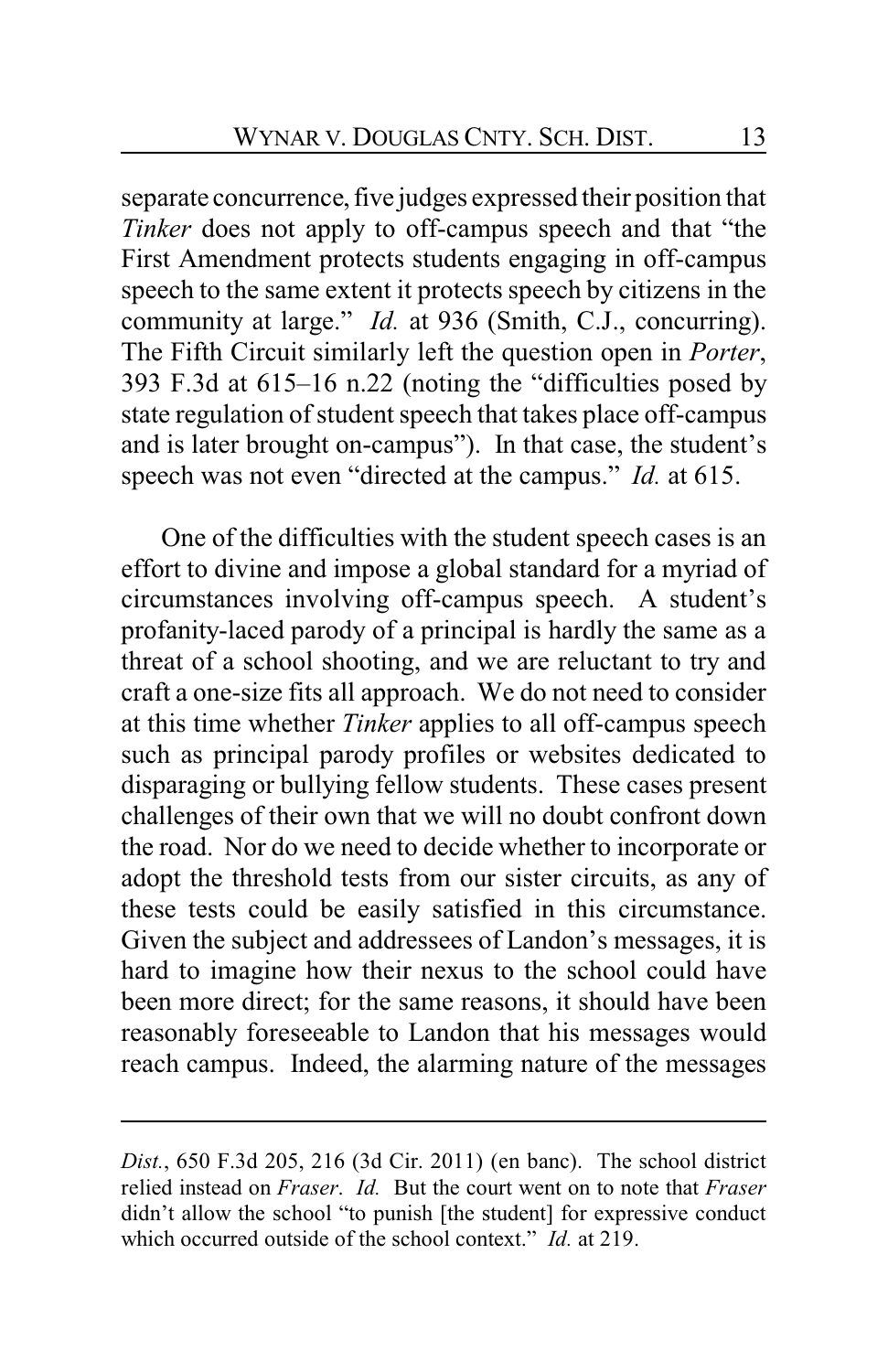prompted Landon's friends to do exactlywhat we would hope any responsible student would do: report to school authorities. Here we make explicit what was implicit in *LaVine*: when faced with an identifiable threat of school violence, schools may take disciplinary action in response to off-campus speech that meets the requirements of *Tinker*.

As we wrote in *LaVine*: "Given the knowledge the shootings at Columbine, Thurston and Santee high schools, among others,**<sup>6</sup>** have imparted about the potential for school violence . . . we must take care when evaluating a student's First Amendment right of free expression against school officials' need to provide a safe school environment not to overreact in favor of either." 257 F.3d at 983. The approach we set out strikes the appropriate balance between allowing schools to act to protect their students from credible threats of violence while recognizing and protecting freedom of expression by students.

## **B. APPLICATION TO LANDON'S MY SPACE MESSAGES**

Confronted with messages that could be interpreted as a plan to attack the school, written by a student with confirmed access to weapons and brought to the school's attention by fellow students, Douglas County faced a dilemma every school dreads. As the Eleventh Circuit noted in a similar

**<sup>6</sup>** In the twelve years since *LaVine* was decided, many more names have joined this tragic list. When we decided *LaVine*, the shooting at Columbine High School, in which thirteen people died, was the deadliest school shooting to date. Since then there have been two even deadlier school shootings: at Virginia Tech and at Sandy Hook Elementary School. U.S. Dep't of Health & Human Servs., *Mass Murders: Why Us? Why the U.S.?*, Healthfinder.gov, http://healthfinder.gov/News/ Article.aspx?id=671871 (last visited Aug. 21, 2013).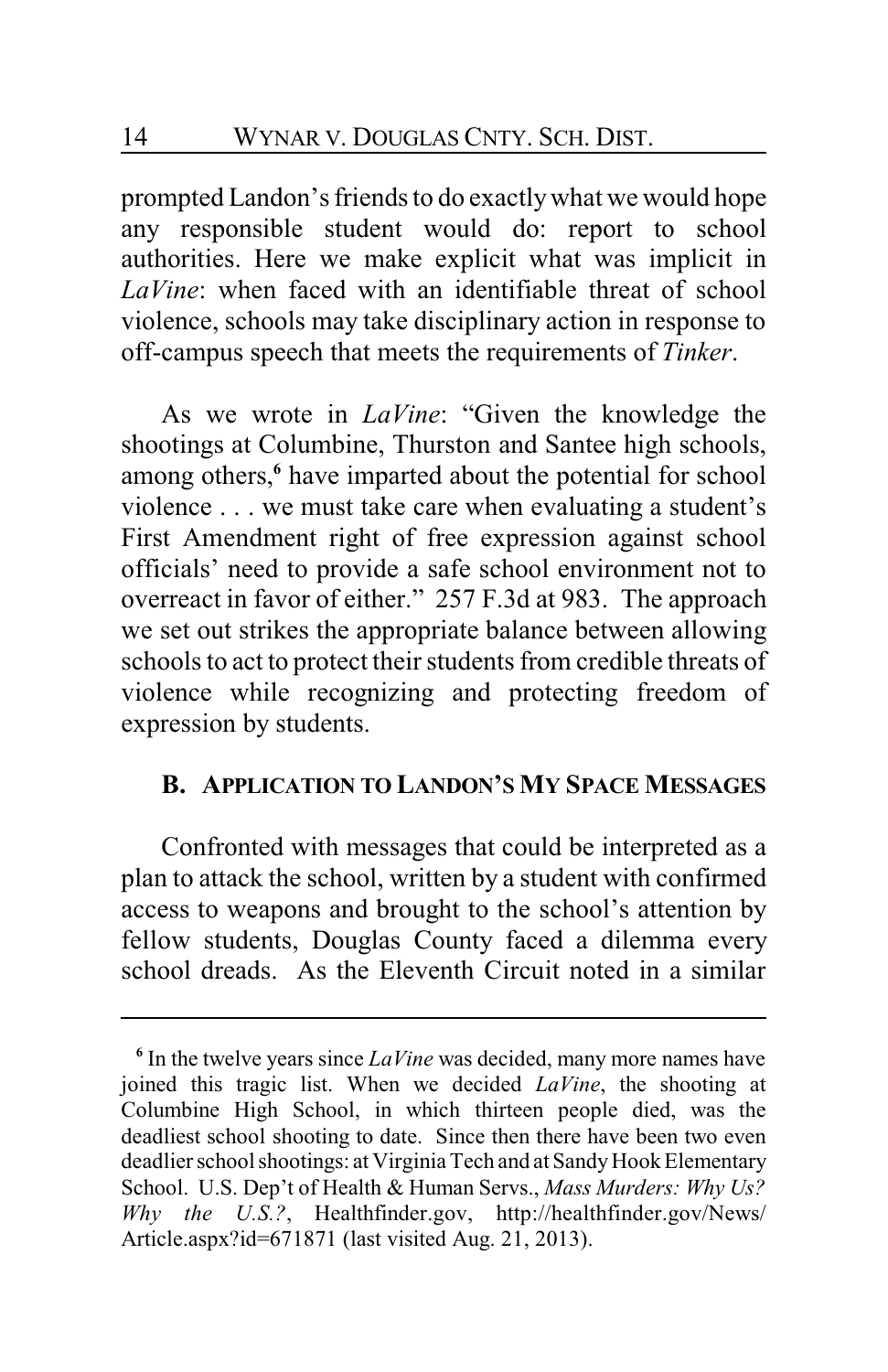case, "[w]e can only imagine what would have happened if the school officials, after learning of [the] writing, did nothing about it" and Landon did in fact come to school with a gun. *Boim v. Fulton Cnty. Sch. Dist.*, 494 F.3d 978, 984 (11th Cir. 2007). "School officials have a difficult task in balancing safety concerns against chilling free expression." *LaVine*, 257 F.3d at 992. Under the circumstances of this case, Douglas County did not violate Landon's First Amendment rights by expelling him for 90 days.**<sup>7</sup>**

Under *Tinker*, schools may restrict speech that "might reasonably [lead] school authorities to forecast substantial disruption of or material interference with school activities" or that collides "with the rights of other students to be secure and to be let alone." 393 U.S. at 508, 514. Such speech is "not immunized by the constitutional guarantee of freedom of speech." *Id.* at 513. It is an understatement that the specter of a school shooting qualifies under either prong of *Tinker*.

## **1. Substantial Disruption or Material Interference with School Activities**

The nature of the threats here was alarming and explosive. Confronted with a challenge to the safety of its students,

<sup>&</sup>lt;sup>7</sup> If the MySpace messages constituted a "true threat," then they were not entitled to any First Amendment protection. *United States v. Cassel*, 408 F.3d 622, 627 (9th Cir. 2005). In the criminal arena, for speech to be deemed a "true threat," the speaker must have "subjectively intended the speech as a threat." *Id.* at 633. Landon has contended from the beginning that the messages were written in jest. As in *LaVine*, "[b]ecause we conclude that even if [the messages were] protected speech, the school actions were justified, we need not resolve" the question whether the messages were a true threat in the civil context presented here. 257 F.3d at 989 n.5.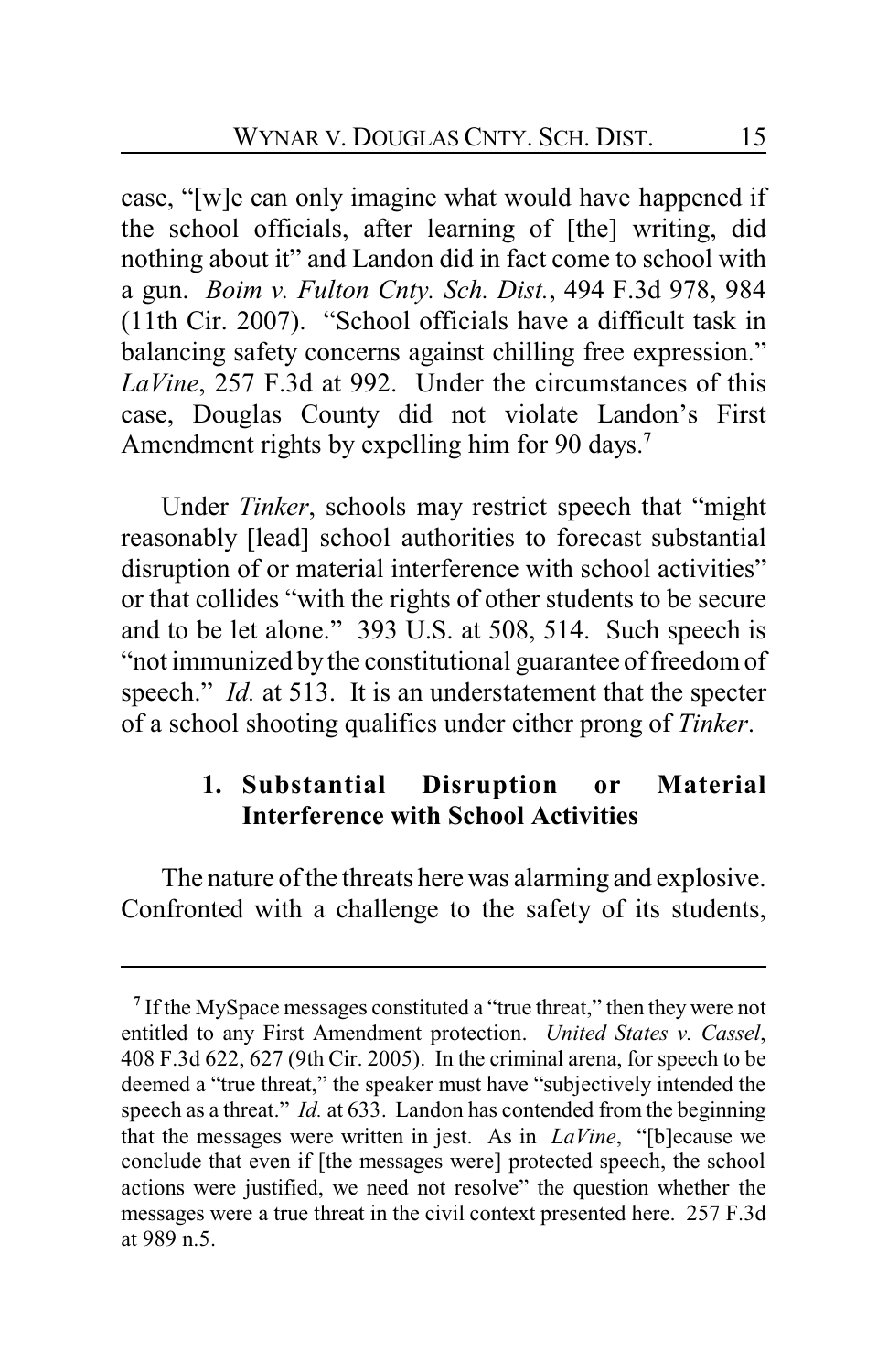Douglas County did not need to wait for an actual disruption to materialize before taking action. "*Tinker* does not require school officials to wait until disruption actually occurs before they may act. . . . 'In fact, they have a duty to prevent the occurrence of disturbances.'" *LaVine*, 257 F.3d at 989 (quoting *Karp v. Becken*, 477 F.2d 171, 175 (9th Cir. 1973)). We look to "all of the circumstances confronting the school officials that might reasonably portend disruption." *LaVine*, 257 F.3d at 989.

It was reasonable for Douglas County to interpret the messages as a real risk and to forecast a substantial disruption. Landon argues that the circumstances in *LaVine* that made it reasonable to forecast substantial disruption—"specifically, that [the student] was intending to inflict injury upon himself or others," 257 F.3d at 990—were absent.**<sup>8</sup>** For example, the student in *LaVine*, unlike Landon, had previous disciplinary problems, had discussed suicide with his counselor, was reportedly stalking his recent exgirlfriend, and had been involved with a domestic dispute with his father. *See id.* at 991. That may be so, but other circumstances here made it exceedingly reasonable for the school officials to take Landon's messages seriously.

To begin, the harm described would have been catastrophic had it occurred. The messages suggest a

**<sup>8</sup>** Landon's emphasis on his lack of previous disciplinary problems is misplaced. A report by the Secret Service and the Department of Education that examined 37 incidents of targeted school shootings and school attacks found that nearly two-thirds of the attackers had never been in trouble or were rarely in trouble at school. U.S. Secret Serv. & U.S. Dep't of Educ., *The Final Report and Findings of the Safe School Initiative* ii, 20 (May 2002), *available at* http://www.secretservice.gov/ ntac/ssi\_final\_report.pdf.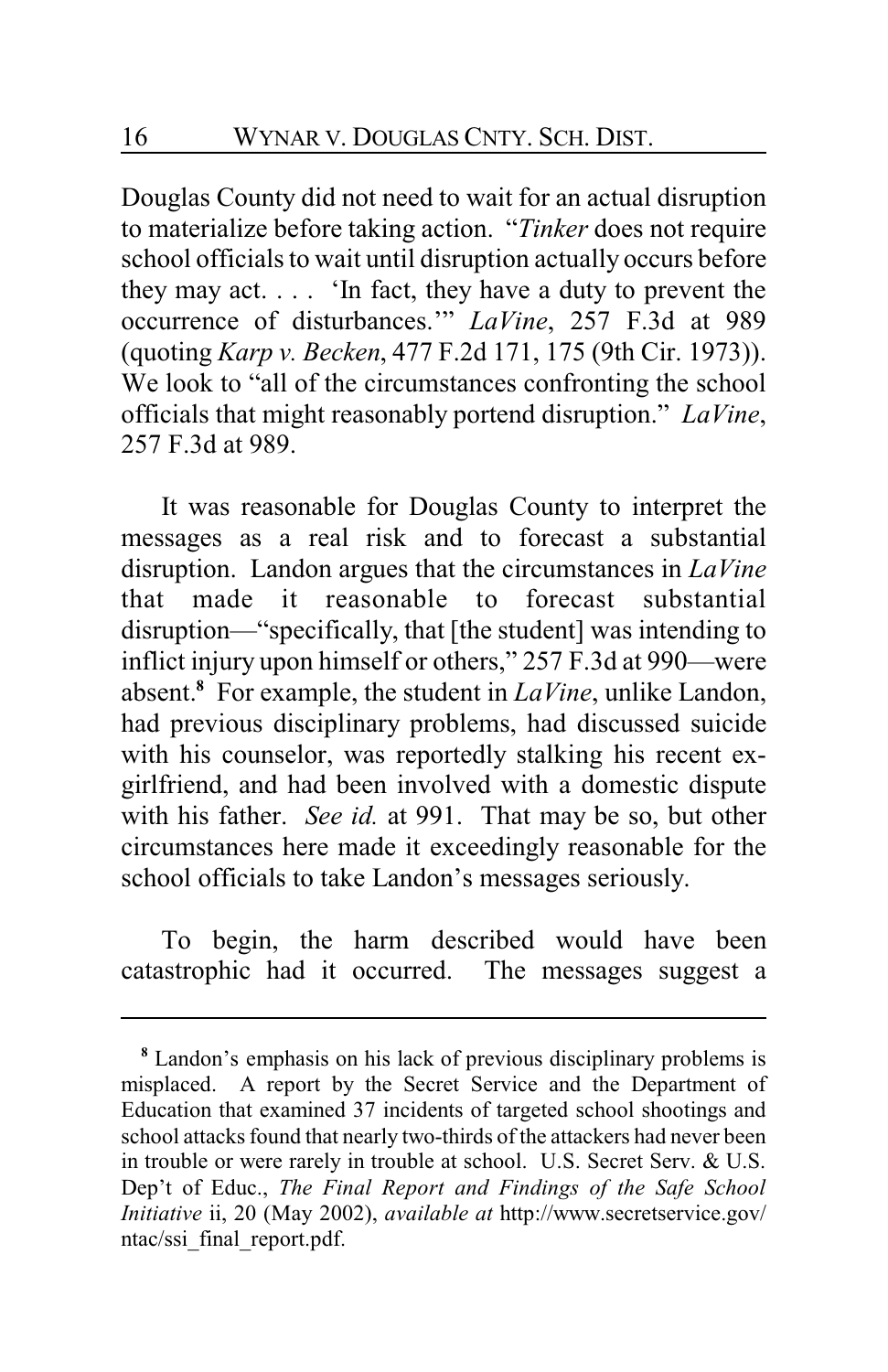fascination with previous school shootings. Landon explicitly invoked the deadliest school shooting ever by a single gunman and stated that he could kill even more people without wasting a single bullet. The given date for the event—April 20—implicitly invoked another horrific mass school shooting—the massacre at Columbine.

In one of the most disturbing messages, Landon explicitly named his school: "its pretty simple / I have a sweet gun / my neighbor is giving me 500 rounds / dhs [**Douglas High School**] is gay / I've watched these kinds of movies so I know how NOT to go wrong / I just cant decide who will be on my hit list / and thats totally deminted and it scares even my self". Landon specified a date for the attack and described how he would kill two specific, named classmates, one of whom was to be "#1 on 4/20," while the other would be last so Landon could "get more people before they run away." Further, unlike the student in *LaVine*, 257 F.3d at 985, Landon stated that he had access to weapons and ammunition, so his friends and the school had reason to believe he had the ability to carry out a shooting. When questioned, Landon confirmed to a police officer that, as reported by his friends, he had weapons and ammunition at his house.

In contrast to the fake MySpace profile purporting to be the principal in *J.S*, which "was so outrageous that no one took its content seriously," 650 F.3d at 921, Landon's MySpace messages should have been taken seriously and apparently were. Landon's friends' MySpace messages to each other underscore their fear. The deputy sheriff who serves as a school resource officer for Douglas High School noted in his report that the friends who reported Landon's messages "were vis[i]bly shaken and believe the suspect is mentally disturbed." One female student who was mentioned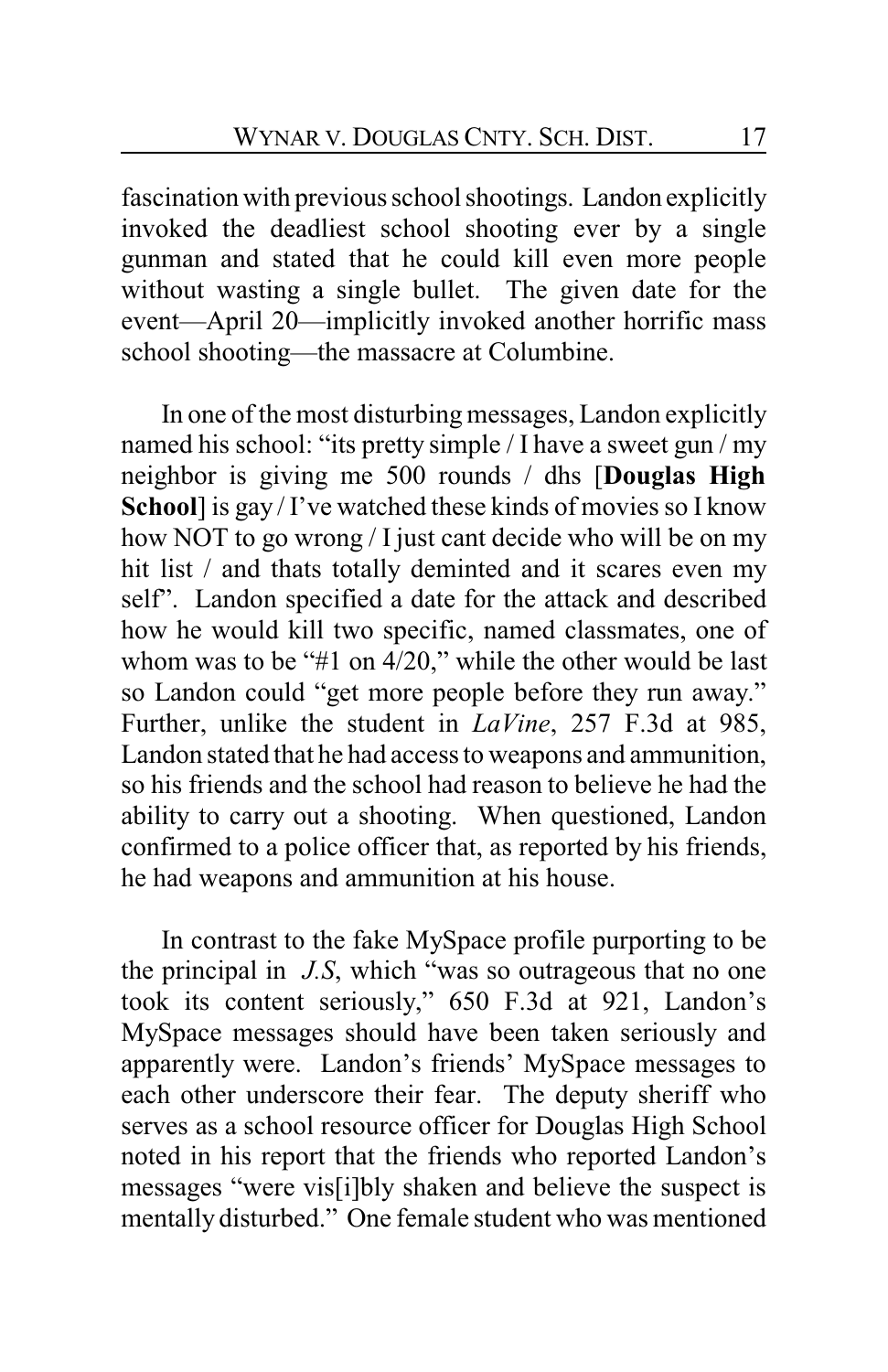in Landon's MySpace messages reported that she was afraid of Landon and that her father would not let her return to school if Landon was there.

We need not discredit Landon's insistence that he was joking; our point is that it was reasonable for Douglas County to proceed as though he was not. Faced with this scenario, the school district officials reasonably could have predicted that they would have to spend "considerable time dealing with [parents' and students'] concerns and ensuring that appropriate safety measures were in place." *D.J.M. v. Hannibal Pub. Sch. Dist. No. 60*, 647 F.3d 754, 766 (8th Cir. 2011).

## **2. Invasion of the Rights of Others**

Few circuit cases address the "invasion of the rights of others" prong of *Tinker*. **9** 393 U.S. at 513. As then-Circuit Judge Alito wrote, "[t]he precise scope of *Tinker*'s 'interference with the rights of others' language is unclear." *Saxe*, 240 F.3d at 217. We agree with the Third Circuit that "it is certainly not enough that the speech is merely offensive to some listener," *id.*, but decline to elaborate on when

**<sup>9</sup>** See *West v. Derby Unified Sch. Dist. No. 260*, 206 F.3d 1358, 1366 (10th Cir. 2000), and *Saxe v. State Coll. Area Sch. Dist.*, 240 F.3d 200, 217 (3d Cir. 2001), for examples of cases discussing *Tinker*'s "invasion of the rights of others" prong. We relied on this prong in *Harper v. Poway Unified Sch. Dist.*, 445 F.3d 1166 (9thCir. 2006). However, the judgment in that case was vacated and the appeal dismissed as moot after the student graduated. *Harper v. Poway Unified Sch. Dist.*, 549 U.S. 1262 (2007); *Harper v. Poway Unified Sch. Dist.*, 485 F.3d 1052, 1053 (9th Cir. 2007); *Harper v. Poway Unified Sch. Dist.*, 545 F. Supp. 2d 1072, 1077 (S.D. Cal. 2007), *aff'd in part, vacated in part*, 318 F. App'x 540 (9th Cir. 2009).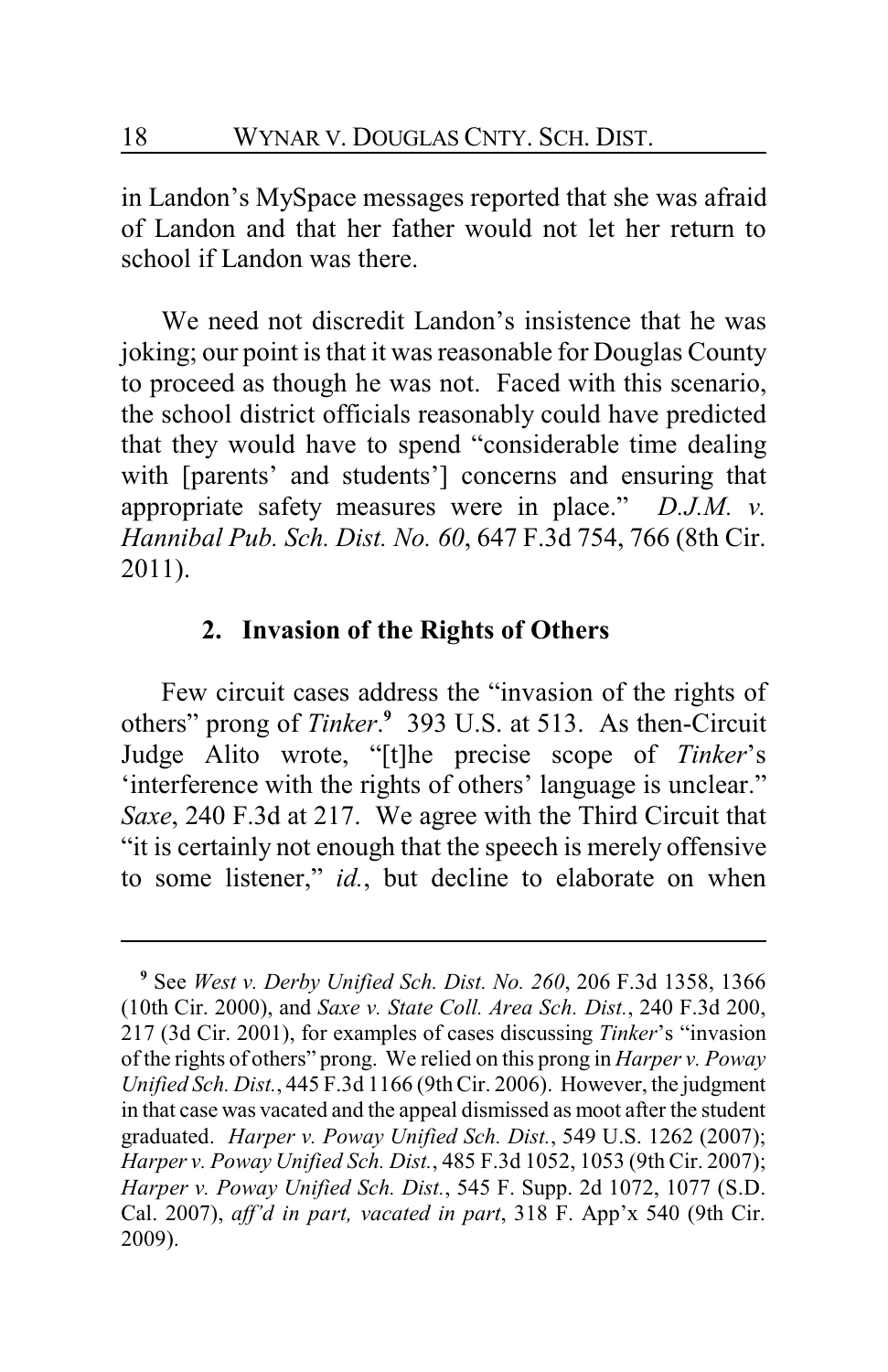offensive speech crosses the line. Whatever the scope of the "rights of other students to be secure and to be let alone," *Tinker*, 393 U.S. at 508, without doubt the threat of a school shooting impinges on those rights. Landon's messages threatened the student body as a whole and targeted specific students by name. They represent the quintessential harm to the rights of other students to be secure.

In holding that Douglas County's actions did not violate the First Amendment, we do not mean to imply approval of Douglas County's particular response to the perceived threat. We note that there was a more punitive character to the expulsion here than in *LaVine*, in which the school "allowed [the student] to return to class as soon as a mental health professional determined he was not a threat to himself or his classmates." 257 F.3d at 991 n.9. In addition, we have observed before that "[s]imply expelling a student without providing some kind of counseling or supervision might not be the best response to a school's concern for potential violence." *Id.* at 990 n.7. Our responsibility, however, is not to parse the wisdom of Douglas County's actions, but to determine whether they were constitutional. We conclude that they were.

## **II. PROCEDURAL DUE PROCESS CLAIM**

Under Nevada law, Landon had a property interest in his public education and was therefore entitled to due process before he could be suspended. *See Goss v. Lopez*, 419 U.S. 565, 572–74 (1975); Nev. Const. art. 11, § 2. Landon received adequate due process before both his 10-day suspension and his 90-day expulsion.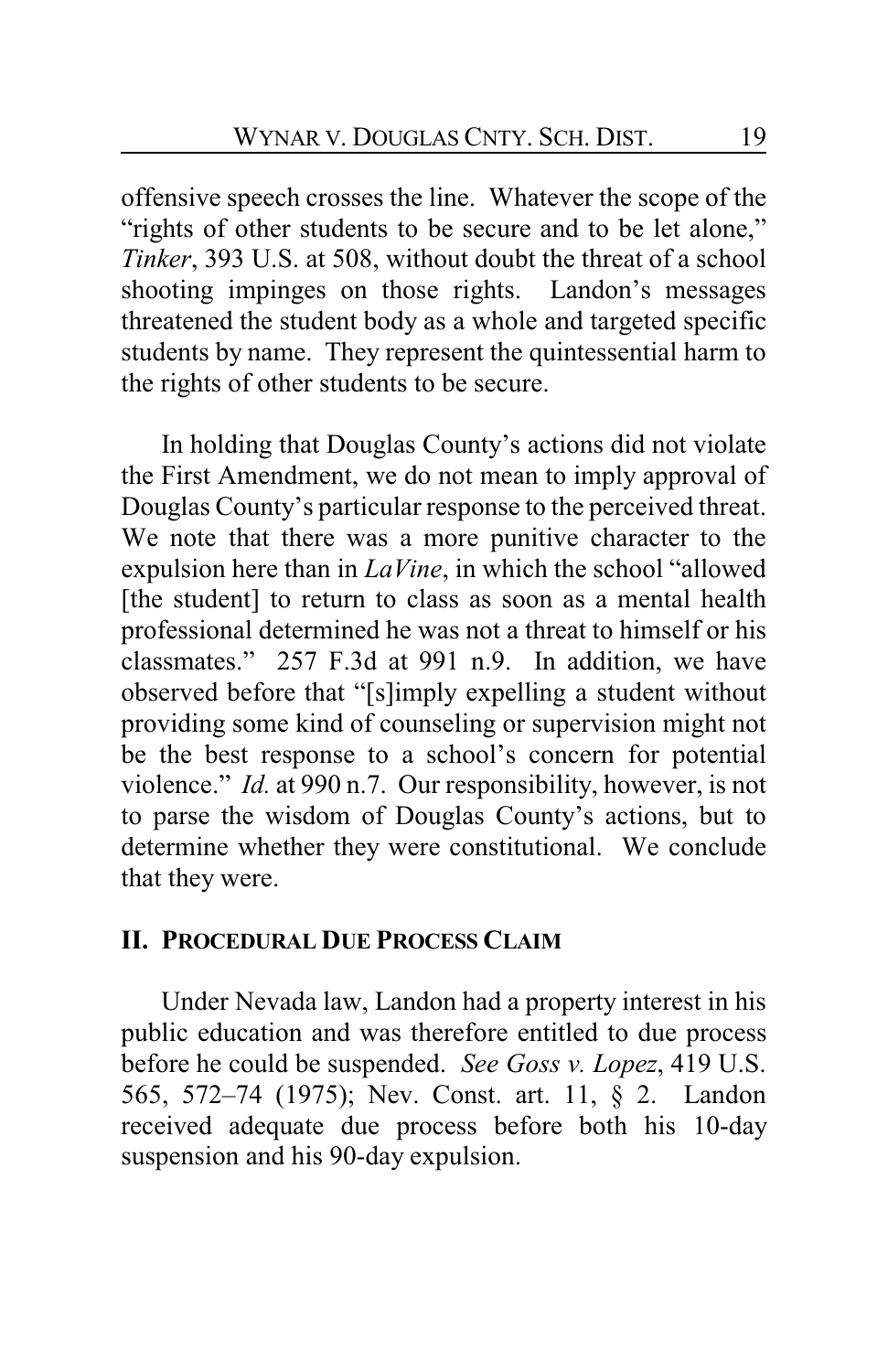#### **A. 10-DAY SUSPENSION**

The Supreme Court explained in *Goss* that "due process requires, in connection with a suspension of 10 days or less, that the student be given oral or written notice of the charges against him and, if he denies them, an explanation of the evidence the authorities have and an opportunity to present his side of the story." 419 U.S. at 581. Landon does not argue that Douglas County did not comply with these requirements. Instead, he complains that the county did not comply with its own regulatory procedures for suspension and that it did not notify Landon's parents before meeting with him at the juvenile detention center.

Before suspending Landon for 10 days, the school administrators who met with him at the detention center told him that they had evidence that he had made threats on MySpace and that they wanted to get his side of the story, but Landon asserts that they did not follow exactly the school district's administrative regulations requiring that he be told of the "*specific* rules, policies, or procedures that are alleged to have been violated" (emphasis added) and that, if the evidence supported the allegations, the consequences could include suspension. As the district court noted, "defendants' purported failure to comply with their own administrative procedure does not, itself, constitute a violation of constitutional due process." *See Bilbrey by Bilbrey v. Brown*, 738 F.2d 1462, 1471 (9th Cir. 1984) (holding that a due process claim arising out of an alleged violation of a school's own regulations "would not make a search unconstitutional if it were otherwise valid under the Fourth Amendment"); *Jacobs v. Clark Cnty. Sch. Dist.*, 526 F.3d 419, 441 (9th Cir. 2008) ("Moreover, Plaintiffs provide no authority for their suggestion that a federal due process claim lies whenever a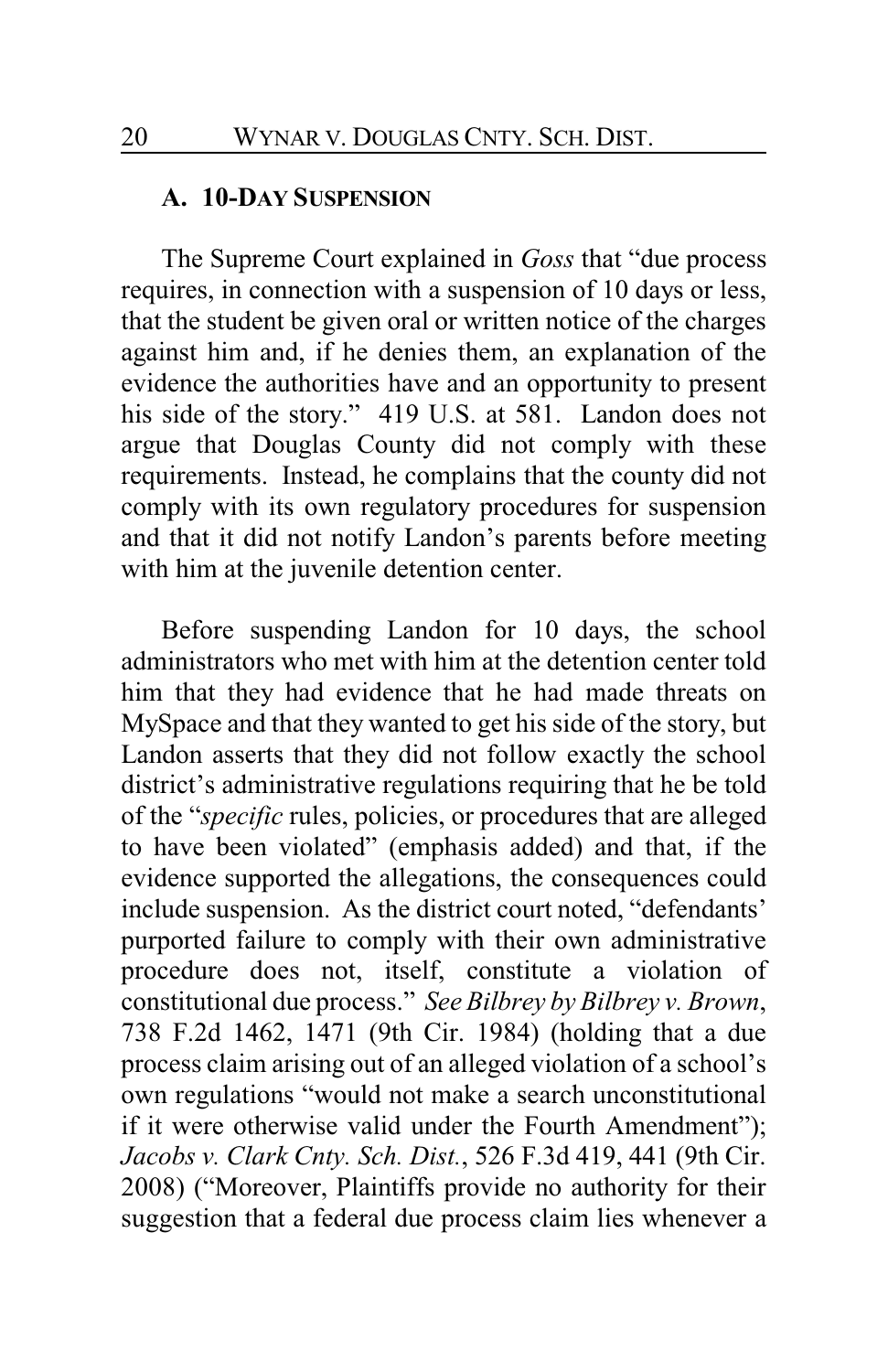*local* entity deviates from its *own* procedures in enacting a *local* regulation.") (emphasis in original). The notice Landon received was constitutionally adequate.

Neither the Constitution nor the school district's policies require parental notification prior to imposing a 10-day suspension or prior to meeting with a student.

## **B. 90-DAY EXPULSION**

Although the Constitution does not require that a school give a student "the opportunity to secure counsel, to confront and cross-examine witnesses supporting the charge, [and] to call his own witnesses to verify his version of the incident" before a short suspension, suspensions longer than 10 days or "expulsions for the remainder of the school term, or permanently, may require more formal process." *Goss*, 419 U.S. at 583–84. Neither the Supreme Court nor our own circuit has mandated specific procedures for a suspension of 90 days. "Due process is flexible and calls for such procedural protections as the particular situation demands." *Mathews v. Eldridg*e, 424 U.S. 319, 334 (1976) (quoting *Morrissey v. Brewer*, 408 U.S. 471, 481 (1972)) (alteration omitted). In determining whether Landon received adequate due process, we consider Landon's interest in his education at Douglas High School; "the risk of an erroneous deprivation of such interest through the procedures used, and the probable value, if any, of additional or substitute procedural safeguards;" and Douglas County's interest, including the not-insignificant burdens that the additional safeguards would entail. *See Mathews*, 424 U.S. at 335. We note that "administrative proceedings need not cleave to strict state evidentiary rules." *In re Estate of Covington*, 450 F.3d 917, 923 (9th Cir. 2006).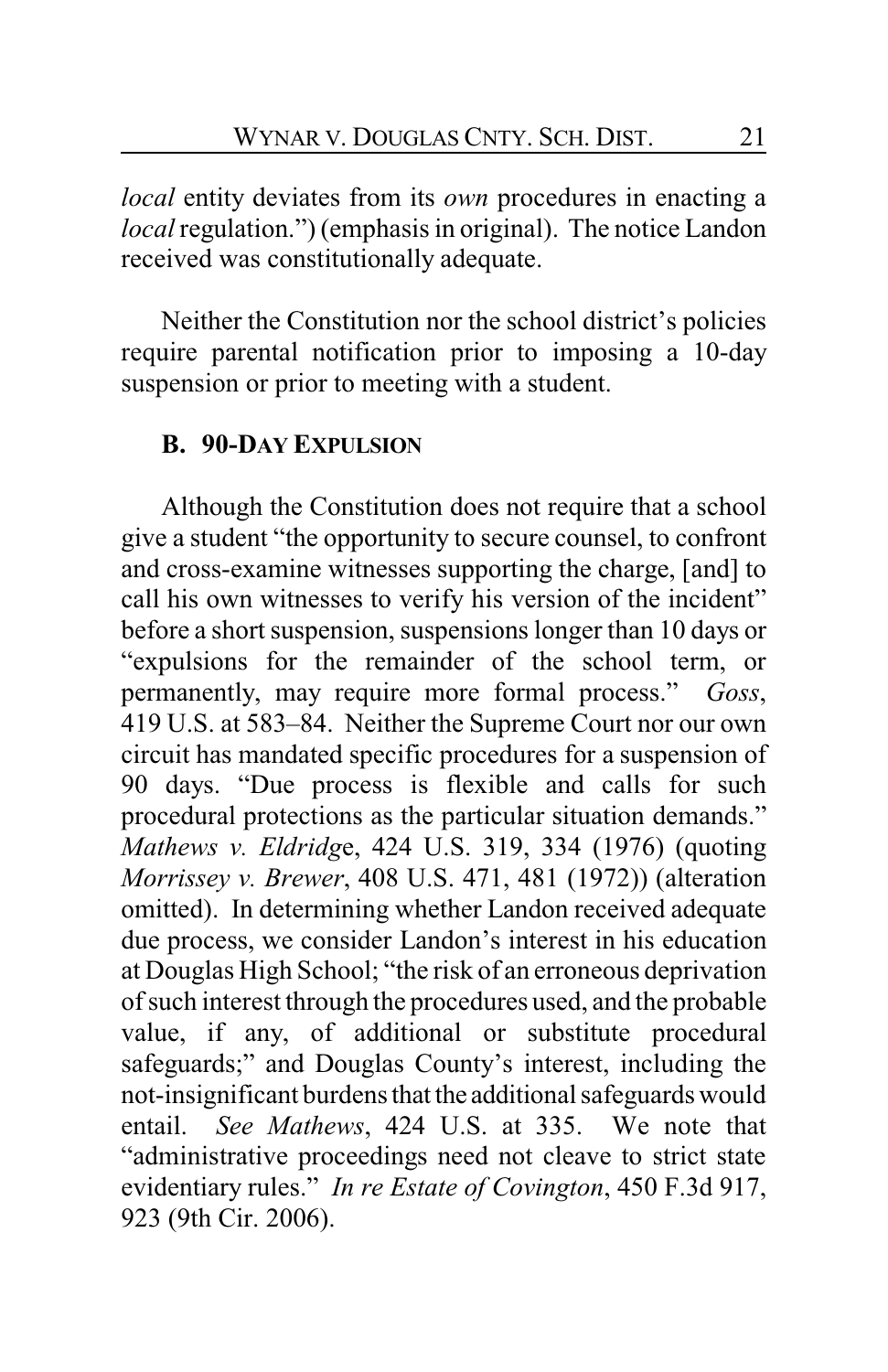Before his expulsion, Landon received written notice of the charges and a list of possible witnesses. He was given "the right to be represented by an advocate of [his] choosing, including counsel," to present evidence and to call and crossexamine witnesses. Landon argues his due process rights were violated because he was not provided with evidence in advance of the hearing and because no witness testified to any disruption and hence he could not cross-examine on that point.

The additional procedures conceived by Landon were not constitutionally required. To begin, Landon *had* the key evidence—he acknowledged writing the messages and he had access to them through his MySpace account. As to witnesses on disruption, this is a question of the weight of the evidence, not a due process violation. In any event, *Tinker* does not require actual disruption before a school can impose discipline.

## **III. DUE PROCESS NOTICE CLAIM**

Landon's notice argument—that his expulsion violated due process because he could not have known that he could be expelled for writing the MySpace messages—is without legal support. "Given the school's need to be able to impose disciplinary sanctions for a wide range of unanticipated conduct disruptive of the educational process, the school disciplinary rules need not be as detailed as a criminal code which imposes criminal sanctions." *Fraser*, 478 U.S. at 686. Apart from common sense, the school's student handbook, which is distributed at the beginning of each year, gave adequate warning to Landon that he could face sanctions for his alarming statements about shooting classmates. *See id.* The handbook reproduced verbatim the portion of § 392.4655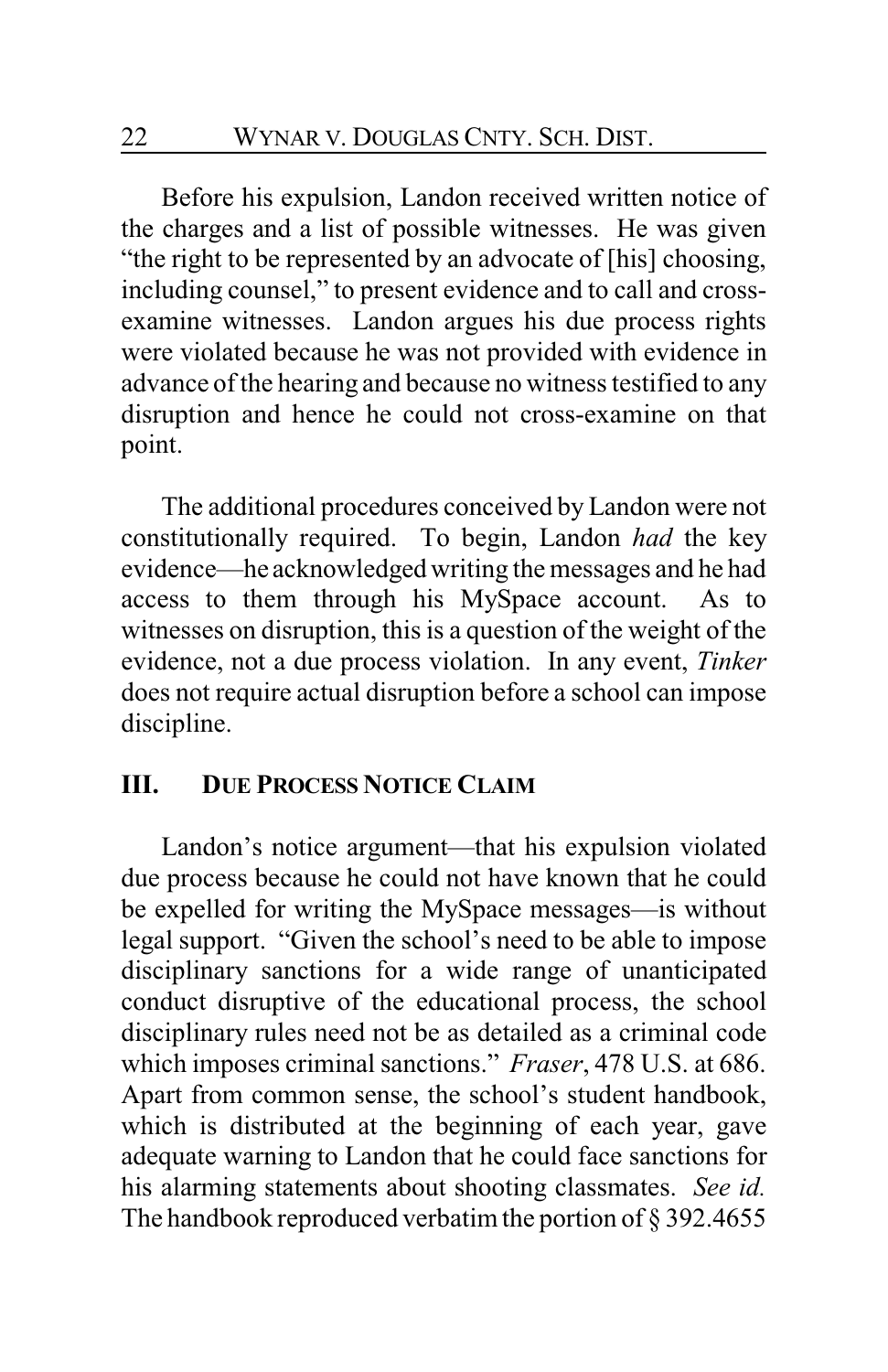that the school board found Landon to have violated. In addition, the handbook stated in a separate section that behavior that was "intimidating, harassing, threatening, or disruptive" was subject to disciplinary action.

Landon was also on notice that he could face discipline even for certain off-campus actions. Unlike the portion of § 392.4655 dealing with fights, the portion dealing with threats does not contain a geographic limitation. *Compare* § 392.4655(1)(a) (deeming a student a habitual disciplinary problem if he or she has "threatened or extorted" a classmate, teacher, or school employee, with no specification of the location of the threat or extortion) *with* § 392.4655(1)(b) (deeming a student a habitual disciplinary problem if he or she "has been suspended for initiating at least two fights on school property, at an activity sponsored by a public school, on a school bus or, if the fight occurs within 1 hour of the beginning or end of a school day, on the pupil's way to or from school").

## **IV. APPLICABILITY OF § 392.4655**

The district court correctly held that Douglas County did not misinterpret § 392.4655 in applying it to Landon. That section provides that "a principal of a school shall deem a pupil enrolled in the school a habitual disciplinary problem if the school has written evidence which documents that in 1 school year . . . [t]he pupil has threatened or extorted, or attempted to threaten or extort, another pupil or a teacher or other personnel employed by the school."  $\S 392.4655(1)–(1)(a)$ . According to Landon, he could not be "deemed a habitual disciplinary problem" under § 392.4655